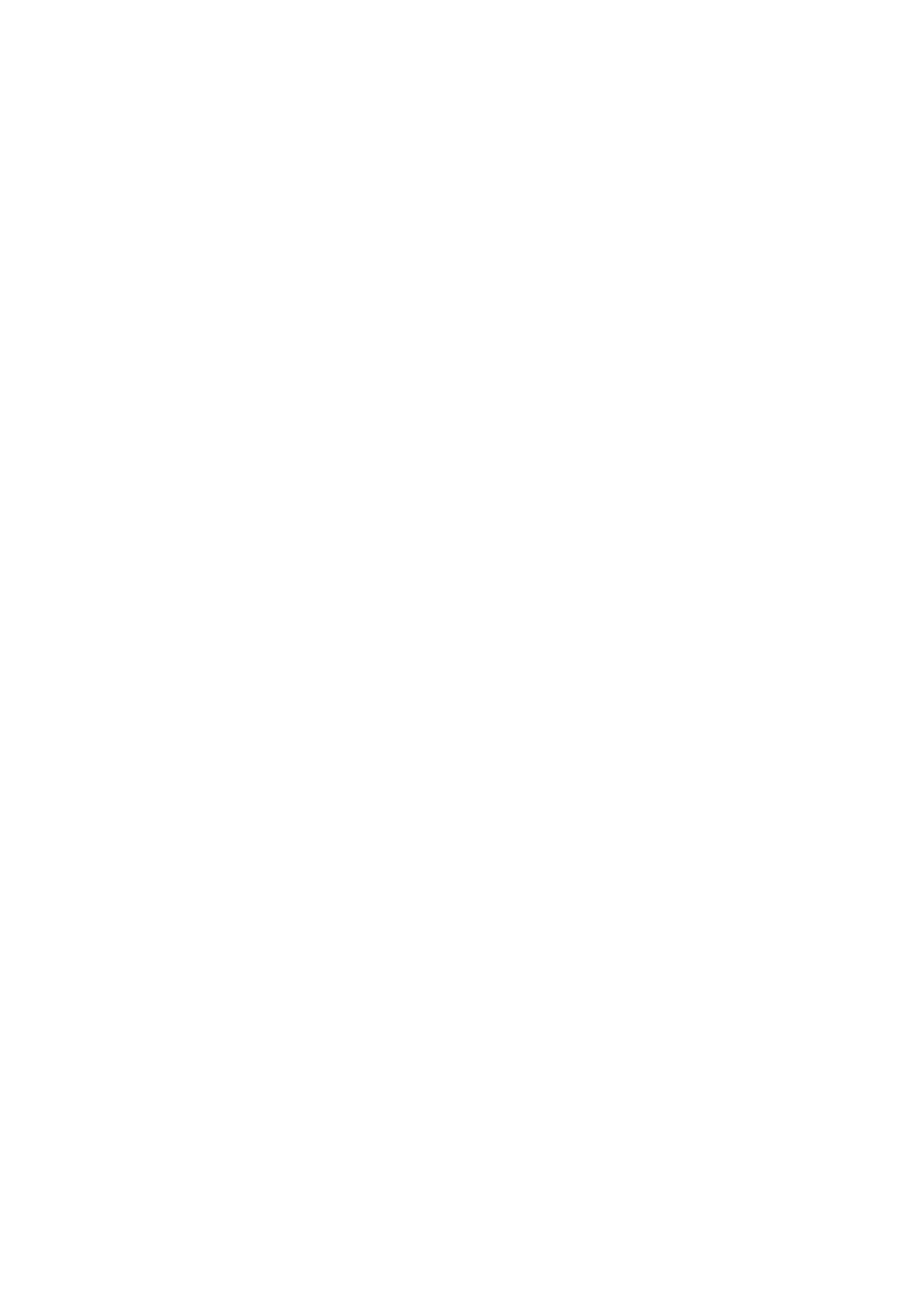### **Management Summary**

### **1.**

The European car market rebounded strongly in the second half of 2019 as the effects of new Worldwide Harmonized Light Vehicle Test (WLTP) began to diminish and automakers came up with a better product mix and with SUVs and Crossovers continuing to gain traction. Overall, 2019 represented a sixth consecutive year of increasing new car registrations and reaching recordhigh volumes. This was in contrast to muted global auto performance, which plunged deep into recession, led by China and to some extent India. The US exhibited some resilience owing to solid economic conditions, yet the EU managed to outperform in terms of growth in the latter half.

### **2.**

Within Europe, Germany remained a strong contender registering passenger car registrations rising by 5% in 2019, partly driven by a remarkable 19.5% uptick seen during December. Germany sold over 3.6m units of new cars, the highest since 2009. It's market share also improved by roughly 0.9 percentage points to 23.5%. Some recovery in new diesel car sales left the German diesel market share unmoved, while other key auto markets continued to witness sharp declines. As a result, the share of diesel cars for Europe narrowed to 31% from 36% in 2018, which was mirrored in the share of petrol-powered cars that improved from 57% to 59%. Interestingly, Germany also acquired a lead over Norway in sales of Battery Electric Vehicles (BEV) for the first time, becoming Europe's largest BEV market.

### **3.**

The unabated fall in diesel car sales reflects a shift in perception across the markets. The governments are determined to curb carbon emissions to protect the environment and hence, the strict regulations suggest that they have already turned against diesel cars. Most of the governments have also drawn their plans to gradually phase-out diesel cars. Besides, the industry appears to be unable to provide cleaner engines in this segment. Accordingly, it can be inferred that a further drop in diesel car market share is likely to come, but at a gradual pace from the current levels. A significant shift to electric-based vehicles may be imminent following heavy investments being pumped into research



#### **Contact**

Dr. Benjamin Mohr Chief Economist

Creditreform Rating Hellersbergstrasse 11 41460 Neuss

B.Mohr@creditreform-rating.de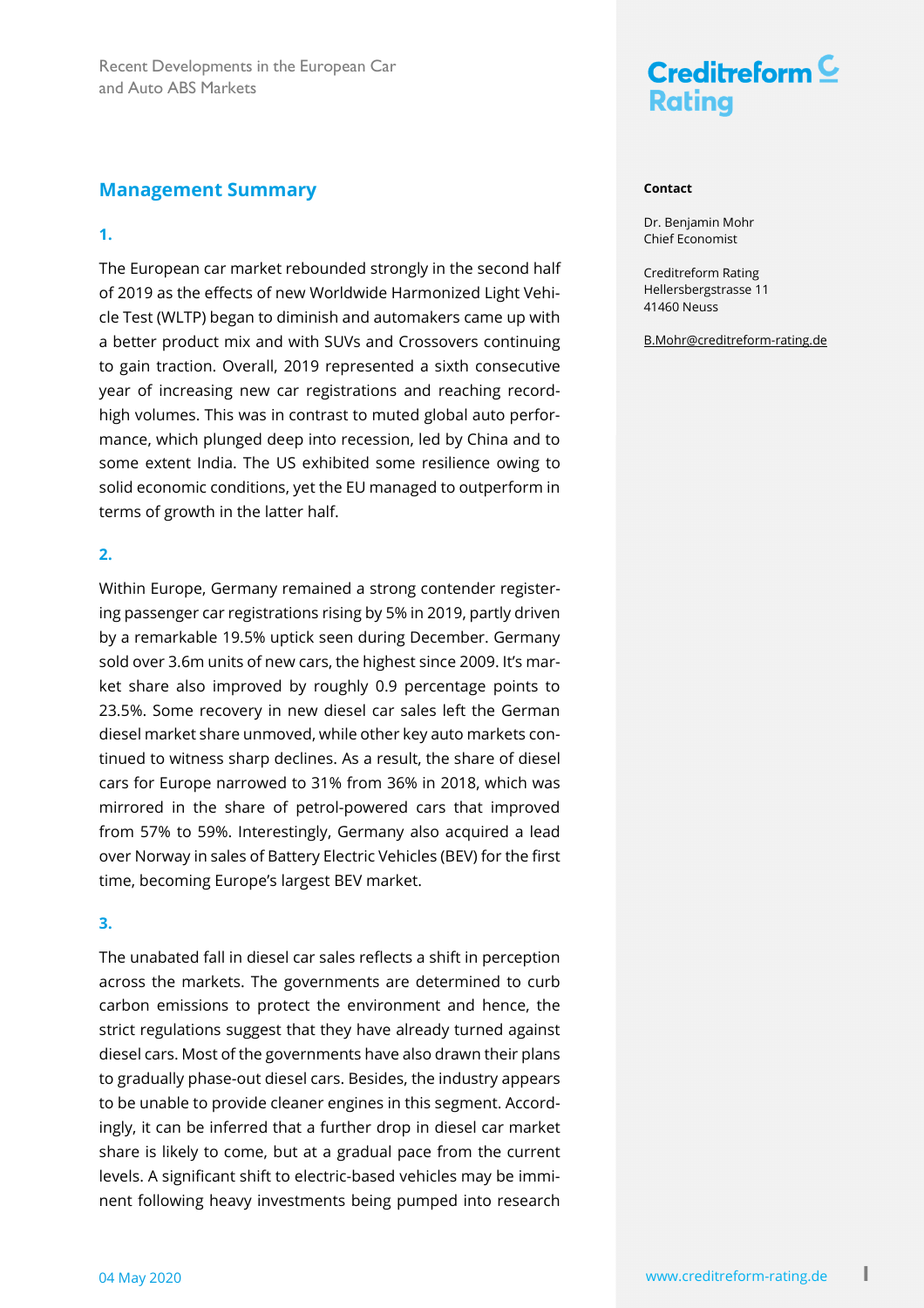and development projects by the industry, as it races to meet the stricter carbon emission norms. Meanwhile, the increased allocation towards infrastructure spending and provisions from the governments, mainly in terms of incentives, can be expected to augment demand for electric vehicles.

### **4.**

As regards residual values in Germany, an increase in new fleet registration volumes created downside pressure on residual values of used cars for both petrol and diesel during the latter half of 2019. In 2020, the used car market may find some relief due to supply constraints amidst the COVID-19 outbreak.

### **5.**

The European auto ABS market witnessed a strong recovery in the second half of 2019. The issuance activity more than doubled, benefiting from fading uncertainty over the new Simple, Transparent and Standardized (STS) regulation and the tight supply of primary issues in the earlier half. For 2019, total issuances reached 29.6bn euros surpassing the 2018 tally by 1.1%.

### **6.**

Defying the historical dominance, the captives underperformed in 2019 issuing just two-fifths of the total new issuance volumes and remaining three-fifths by non-captives. This is mainly attributed to a weak economic environment, which generally transmits into lower issuances from captives. Volkswagen raised 3.2bn euros, followed by Daimler (1.8bn euros) and Renault (1.3bn euros). Amongst non-captives, Santander outperformed the traditional leader Volkswagen by issuing 9bn, which is also a significant improvement from 1.3bn euros in 2018.

### **7.**

Despite facing economic and regulatory challenges, the defensive European auto ABS sector maintained a strong rating profile. Over three-fourths of the issues amounting to 18.9bn euros fell under the basket of the coveted AAA/Aaa category, albeit 13 percentage points lower compared to a year ago. Meanwhile, the share of AA rated issuances recorded a significant increase of 10 percentage points to 21.7% from the previous year, a new historical high. The volumes in the same category increased sharply by 80% to 5.5bn euros.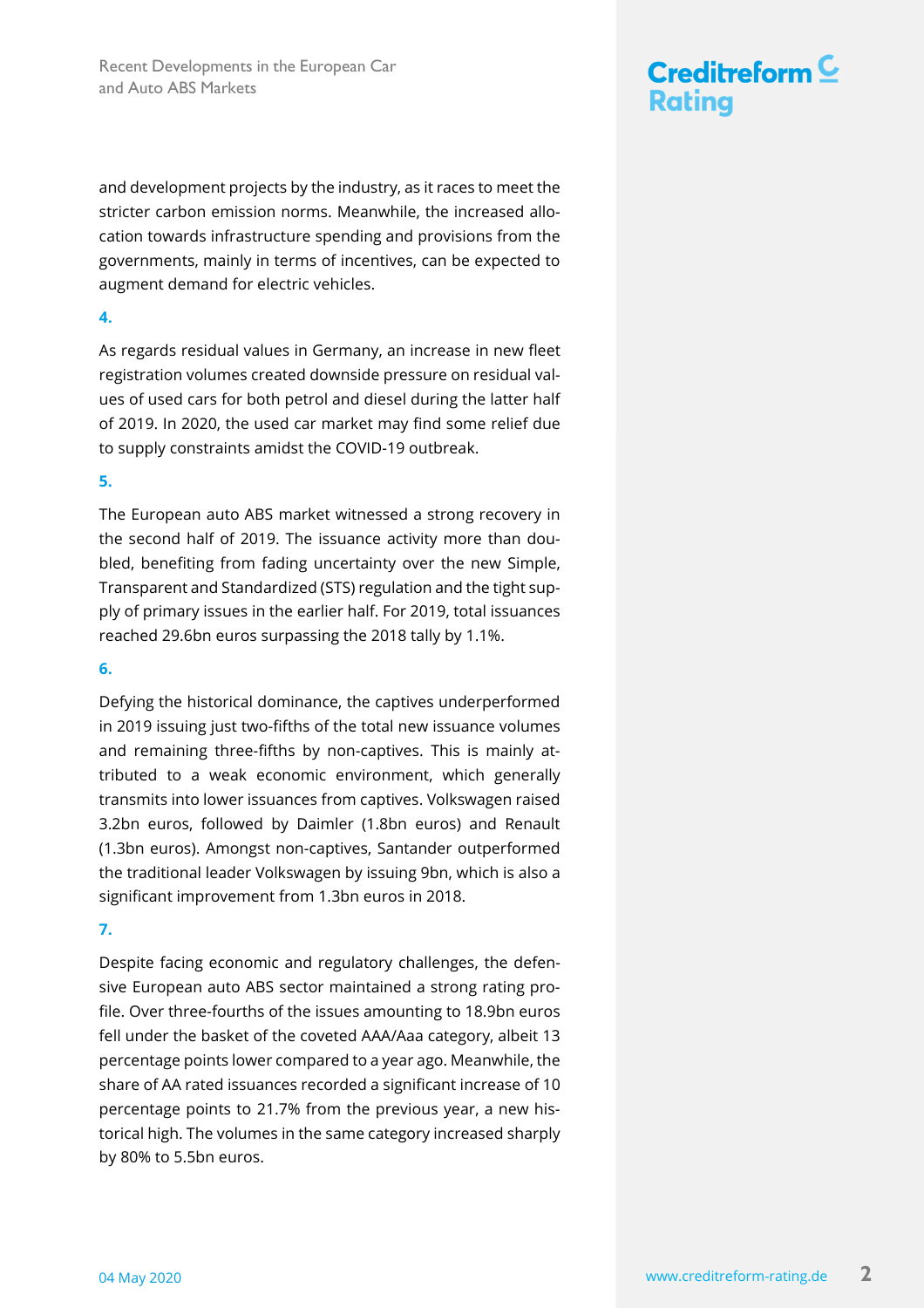

**8.**

In our view, the size of the European auto securitization market is expected to shrink sharply in 2020, as new issuance activity grinds to a halt amidst the spread of COVID-19. Despite more clarity emerging on the regulatory front, the COVID-19 pandemic and its containment measures are expected to dominate the performance of the auto ABS market. With the suspension of production in the auto industry and substantial decline in consumption, we may not rule out rating downgrade pressure on auto companies. As a result, the primary market issuances that had stabilized in 2H19 is unlikely to sustain and could see new issue pipelines going dry at least until mid-2020 before starting to gain some ground in the second half. The current situation is reminiscent of 2008-09 financial crisis or even worse as the global economy enters into a recession. For the whole of 2020, total issuances could halve and fall back to levels below 15bn euros seen during the financial crisis. Nevertheless, a marked rebound remains a possibility if the corona pandemic does not extend well into the second half of the year and beyond, and if policy-makers succeed in minimizing the economic fallout.

#### Disclaimer

This study is protected by copyright. Commercial use is not permitted without the written consent of Creditreform rating AG. In order to prevent distortion of content, this study must be published in its entirety. Excerpts may be used only with the consent of Creditreform rating AG. A publication of this study without the prior knowledge of Creditreform Rating AG is not permitted. Creditreform Rating assumes no liability, express or implied, as to the accuracy, completeness, or timeliness of any assessment, opinion, or information in any form or manner whatsoever. The analyses underlying this study and their results do not constitute a recommendation for investment.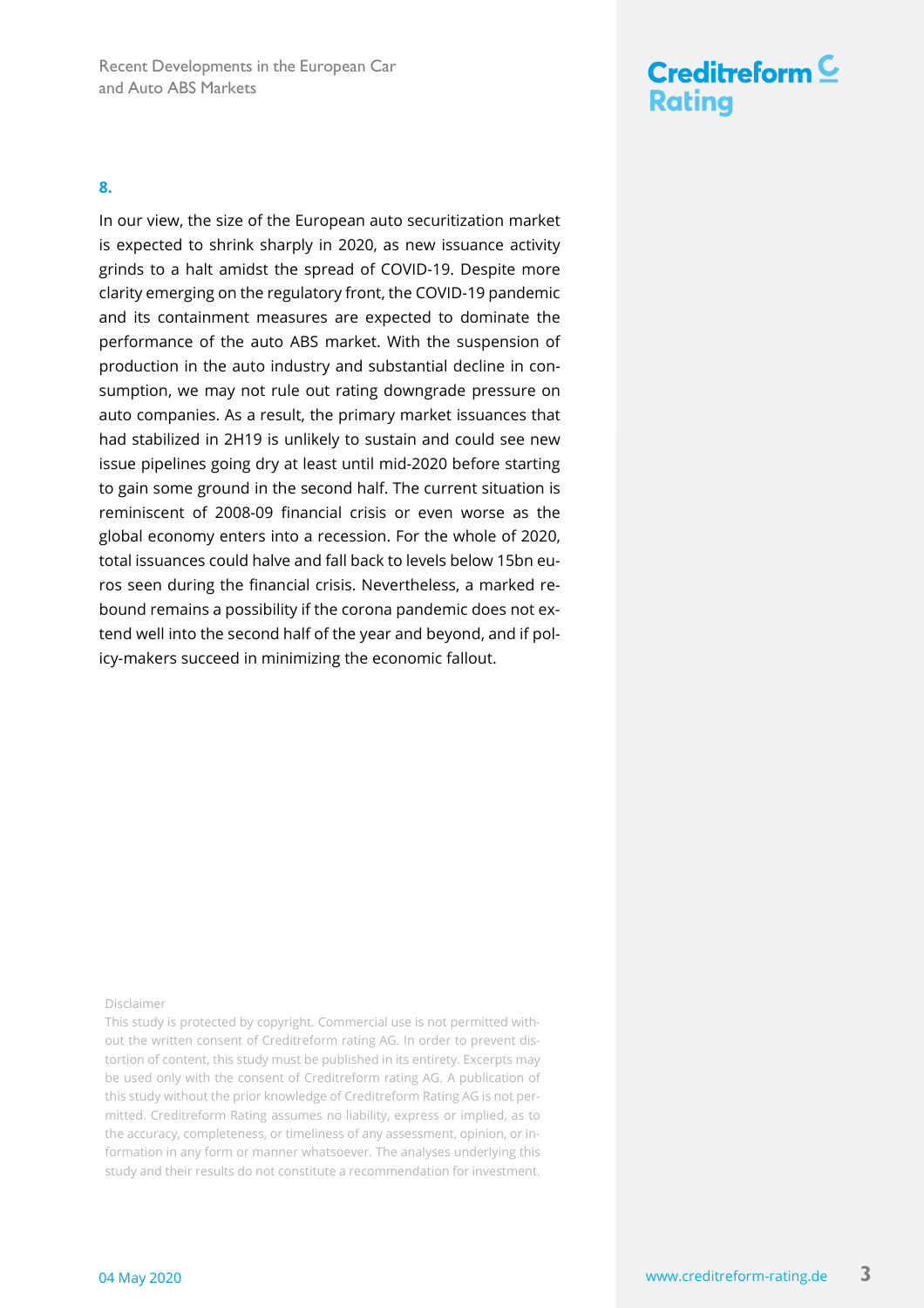# Creditreform  $\underline{\mathsf{C}}$ **Rating**

### **1. The European Car Market at a Glance**

The global automobile industry continues to face several headwinds and is affected by a myriad of factors including protracted global economic slowdown, tariff disputes, Brexit uncertainty and partly by the downsizing of production as a result of the advent of the electric vehicle era. In this vein, the global auto industry plunged deeper into recession, as new auto sales dropped 4.4% y-o-y to 90.3m units after contracting 0.8% in 2018. The leading car market, China plummeted 8.2% y-o-y to 25.8m units, exacerbated by weak economic growth, trade war and elimination of subsidies. Another huge market, India, saw the passenger car sales nosedive by more than 12% to 3.5m units, the biggest drop in two decades. However, the US auto markets exhibited resilience with 17m units of sales in 2019, a mere 1.6% y-o-y decline, owing to an availability of cheap credit and healthy consumer sentiment.

### **Fig. 1: New car registrations in the EU ended the year on a positive note**



New car registrations in million units

While the global auto industry remained under pressure, some of the key European Union (EU) markets surprisingly experienced some recovery, particularly outperforming in the second half of 2019, as the effect of the Worldwide Harmonized Light Vehicle Test Procedure (WLTP) implemented since September 2018 began to stabilize, as evident from the rebound in the demand for new cars. Admittedly, a strong performance towards the end of the year resulted in the sixth consecutive year of growth with new car registrations rising 1.2% y-o-y to a record volume of 15.3m units (see figure 1).

#### **Fig. 2: Key car markets in the EU**

Percentage of market share in the EU based on new car registrations



Amongst the five key markets in the EU, Germany remained a strong contender registering passenger car registrations rising by 5% in 2019, partly driven by a remarkable 19.5% uptick seen during December. Its market share improved by roughly 0.9 percentage points to 23.5% (see figure 2). Germany thus outperformed with new car registrations recording the largest increase followed by France (+1.9%) and Italy (+0.3%), while Spain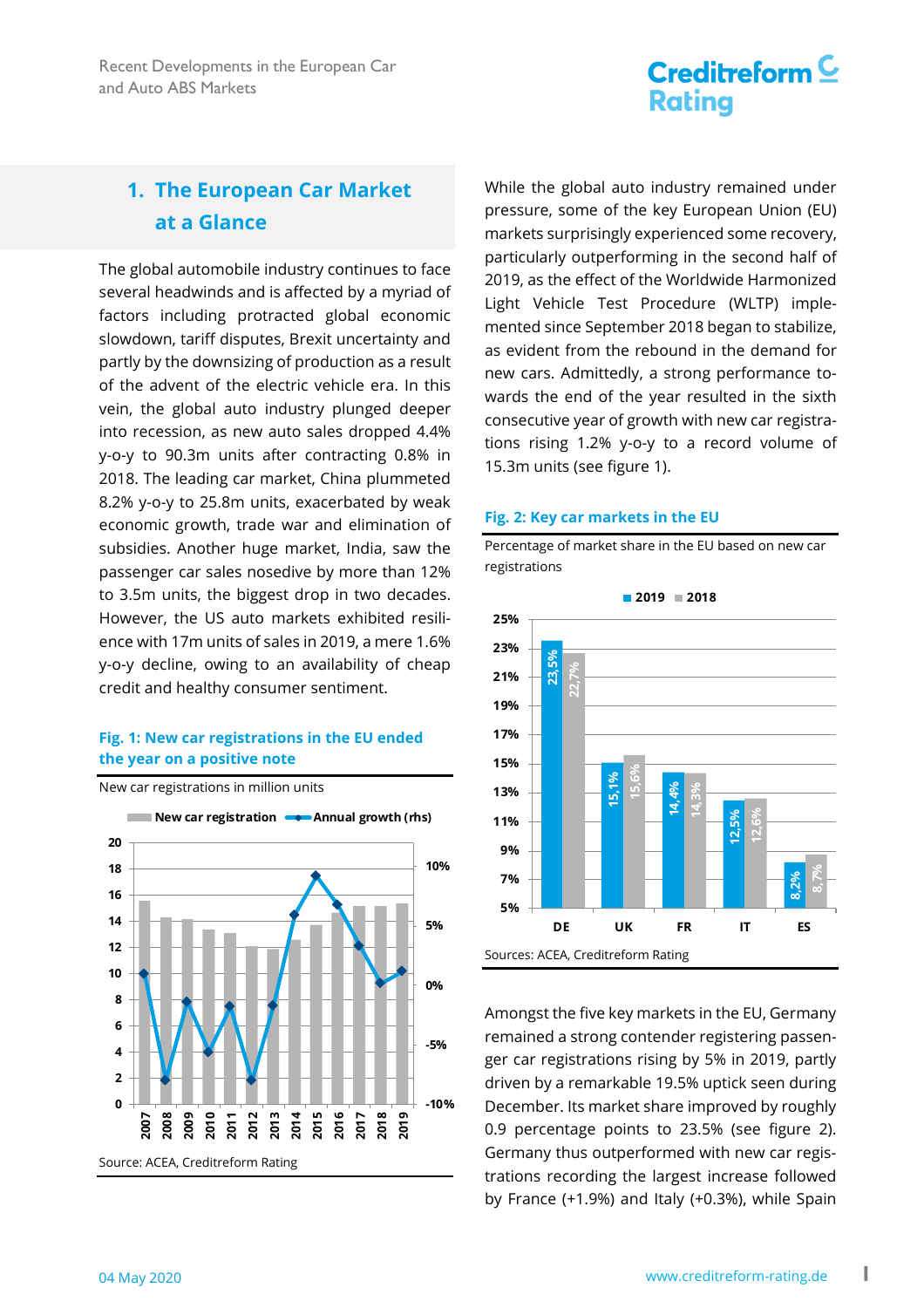(-4.8%) and the United Kingdom (-2.4%) saw a decline in demand continuing into 2019. Accordingly, market shares expanded for Germany and France, but decreased in the UK and.

EU's auto sales growth in the second half of the year was boosted by tightening of regulatory standards on carbon dioxide emissions. The new stricter regulations, requiring a 95g/km CO2 emission target came into effect from 01 January, 2020. This had prompted the European carmakers to offer heavy discounts to destock high CO2 emitting vehicles fleet such that they would not be used in calculations for 2020. The boost was more evident in December, as car sales posted an extraordinary growth of 21.7% y-o-y partly reflecting the low base effect and an artificially created pull-forward demand (see figure 3).

### **Fig. 3: Strong recovery in European car sales in the second half of 2019**

New car registrations in the EU, in thousand units, and yearly growth rates



In Western Europe, France and Germany witnessed record sales growth of 27.7% and 19.5% in December, respectively (see figure 4). In

France, the increase was mainly due to significant amendments to the bonus-malus vehicle taxation scheme announced by the French government in December, which significantly influenced the purchase decisions of the French people. The two key changes into 2020 include tightening of CO2 thresholds in January 2020 to determine the bonus-malus tax such that purchasers of high emitting vehicles will need to pay significantly higher taxes and a second modification to thresholds in March to exactly reflect the CO2 emissions of a vehicle as the country shifts from the former New European Driving Cycle (NEDC) to the new WLTP. The government in its budget also earmarked a bonus, which was increased from €240m in 2019 to €400m for 2020, although remaining restricted to only battery fuel and fuel cell cars. Meanwhile, the Netherlands also demonstrated the steepest rise of +113.9% during the same month, as the government proposed to increase taxation of electric company cars from 4% to 8% effective from January 2020.



### **Fig. 4: Germany and France performed well in 2019**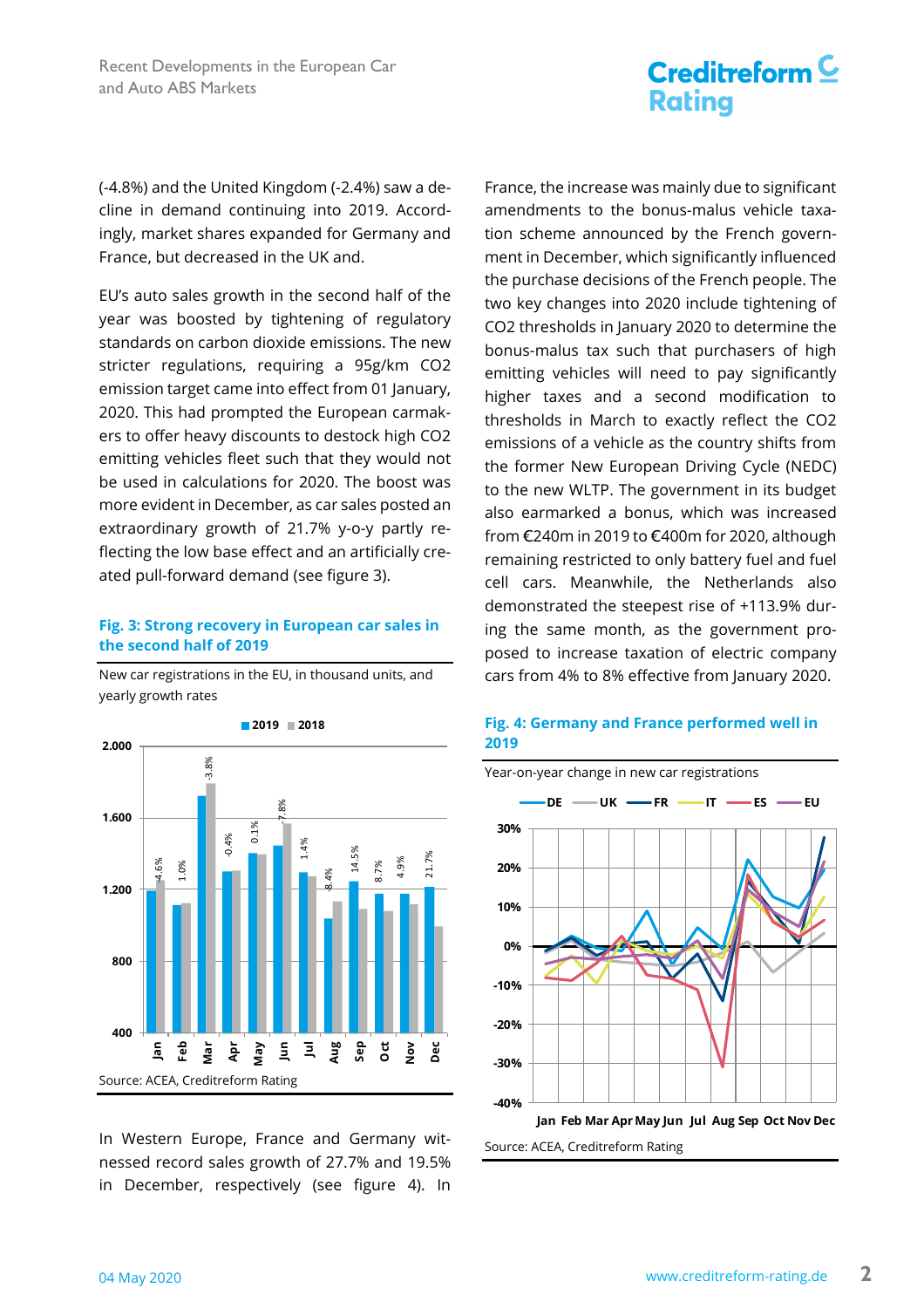

During the year, the markets elsewhere in Europe such as Romania and Hungary outperformed with a double-digit growth followed by Greece, Portugal and Denmark (see figure 5). However, remaining countries including Austria, Czech Republic, Ireland and Finland continued to underperform.

#### **Fig. 5: Mixed performance in other EU markets**



Amid the supply disruptions and weak sentiments, Germany continued to retain its leading position in the European Union. Markedly, Germany crossed a milestone by selling over 3.5m units of cars, the highest number of new registrations since 2009. Germany's good performance in 2019 was mainly driven by a significant uptick in demand during the last four months of the year. In 2018, the final four months had been constrained by supply disruptions due to changeover to new WLTP emission regulations that left several manufacturers unable to register cars. Besides base effects, special tax breaks temporarily boosted the new car market in Germany. Of the total new car registrations, the market share of gasoline-powered cars fell to 59.2% in 2019 from

62.4% in the previous year. Meanwhile, dieselpowered cars displayed some resilience, accounting for a share of 32.0%, slightly lower than 32.3% in 2018 (see figure 6), whereas alternative fuel types finished the year on a positive note. Hybrid cars made up for a share of 6.6%, including a 1.3% share for plug-in hybrids and 1.8% share of Battery electric cars. In 2018, the market share stood at around 4%.



In general, negative consumer perception and uncertainty around the diesel-powered cars was witnessed across the European market. Germany was, however, an exception, which saw a recovery in diesel car sales, but with market share merely managing to budge. This was largely due to new car sales by Germany's largest company Volkswagen (VW), which represents a market share of 35% in total. VW's diesel cars that faced issues, while undergoing WLTP tests at 2018-end were released after the necessary paperwork, as a result of which the supplies recorded an uptick in 2019. Therefore, a revival of diesel cars ap-

#### **Fig. 6: Diesel shares across Europe slide further**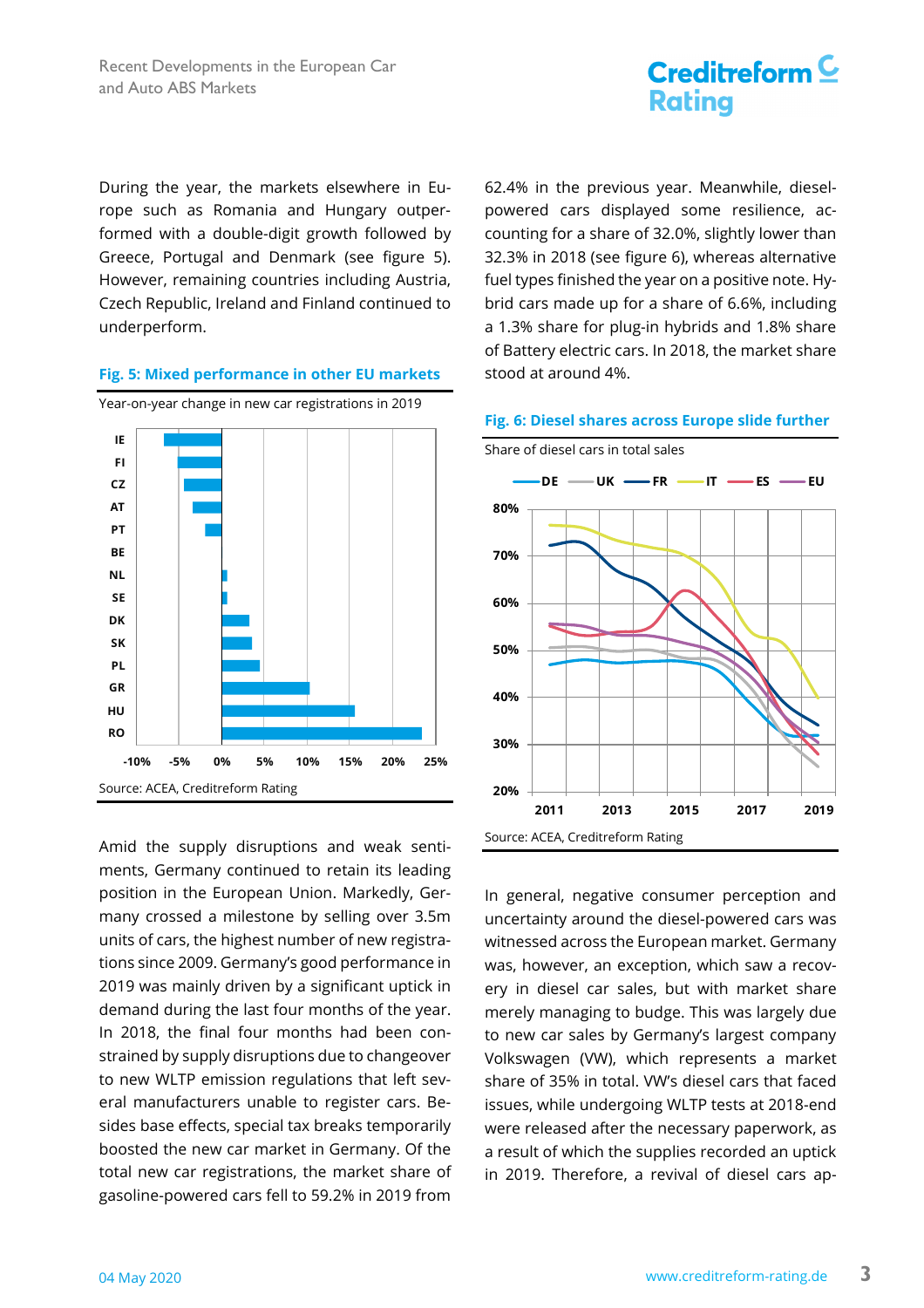pears to be a temporary phenomenon as demand is likely to fade away with most of the governments withdrawing subsidies and unveiling plans to eventually phase-out diesel cars in the next few years. Therefore, the long-term outlook appears dim for diesel-powered cars.

In contrast to Germany, other economies saw diesel shares continuing on their respective downward trajectories. The share of diesel cars in the UK plummeted from its recent highs and attained one of the lowest figures in Europe of 25.2% for the full year 2019, which dropped further below 22% in February 2020. This was mainly after the UK government announced to ban sales of new diesel and gasoline cars from 2035 and cut carbon emissions to net-zero by 2050. Likewise, a meaningful drop in diesel car registrations in Spain cut market share by 8 percentage points to 27.9%, marking the secondlowest in EU. Meanwhile, Italy which historically represents the highest diesel car market share saw a dramatic decline of more than 11.4 percentage points to 39.8% in 2019. The share has been further compressed to 34.8% in February 2020.

The unabated fall in diesel car sales reflects a shift in attitude across markets. European governments remain determined to curb carbon emissions to protect the environment and hence, the strict regulations suggest that they have already turned against diesel cars. Besides, the industry appears to be unable to provide cleaner engines in this segment. Therefore, it can be inferred that a further drop in diesel car market share is likely to come, but at a gradual pace from current levels. Across Europe, the diesel car market share narrowed to roughly 31% in 2019 from 36% in 2018 (see figure 7). This fall was mirrored in the switch to gasoline-powered cars as their market share expanded to 59% from 57%. Meanwhile, alternative fuel-based car markets continued to represent a smaller portion, but its share also nonetheless increased nearly two-fold from

7.5% to 10.6%, with a significant uptick in demand during the second half of the year.

New car registrations in the EU as a percentage of total

#### **Fig. 7: Alternatives gaining traction**



While the volume of diesel registered cars across Europe is falling, there is a growing preference for gasoline-powered SUVs across the market. Unsurprisingly, this pivot along with low penetration of new electric cars has continued to impact the total average CO2 emissions in passenger cars, rising for the third consecutive year to 121.8g/km in 2019, i.e. 1.3g/km higher than in 2018. However, comparing the current emissions with 2015, pre Diesel-gate levels, the emissions are not significantly higher (see figure 8). On the other hand, CO2 emissions from electric vehicles (EVs) averaged at around 63.2g/km, nearly half that produced by gasoline and diesel. Yet, given the low market share, it was not sufficient to cre-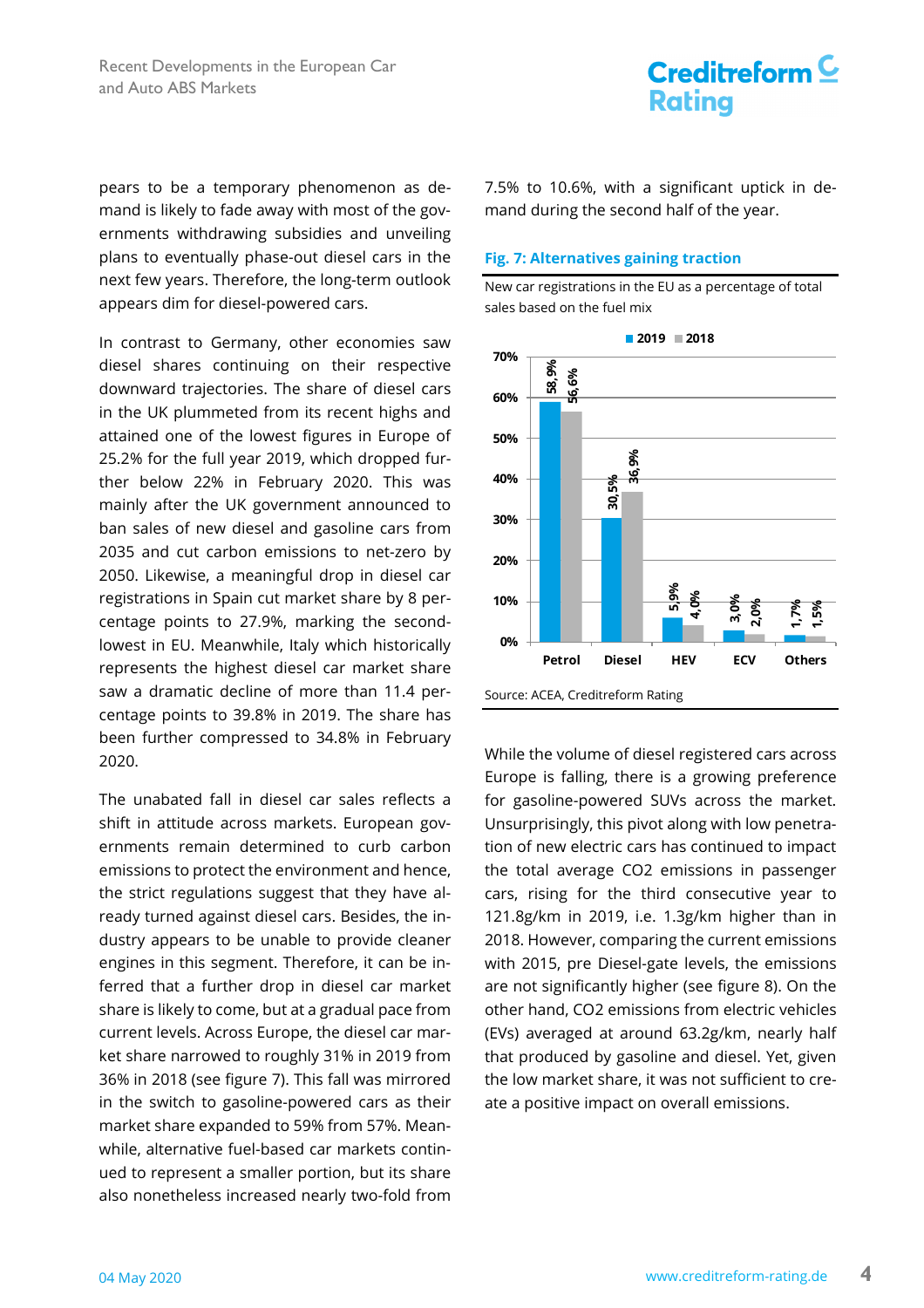# Data is shown in g/km Source: JATO, Creditreform Rating **100 110 120 130 140 150 160 170 2007 2009 2011 2013 2015 2017 2019**

Looking ahead, carmakers are confronted with challenges abound, as the EU legislation requires them to follow tighter emission targets entering into 2020. Carmakers would be required to cut more than 22% by 2021 from 2019 levels, but individual targets vary by weight from about 91g/km to slightly above 100g/km. The current average emissions do not bode well for car manufacturers as the majority are likely to miss the targets under the new regime. For every 1g/km of CO2 exceeding the target, a fine of 95 euros multiplied by the volume of car registrations during the year will be charged. These fines would weigh heavily on the profitability of automakers, leaving less for research and development (R&D) of EVs. Moreover, investing in profitable SUVs would increase the CO2 emissions and very likely could not sustain the ongoing positive momentum in this segment. Hence, electrification remains the key to meet tough carbon emission targets.

Across Europe, carmakers are now overhauling electric sales strategies and simultaneously trying to eke efficiencies out of the petrol and diesel cars. Domestic investments are being scaled up into R&D with a major focus on producing low and zero-emission hybrid and electric models. European authorities have also budgeted stimulus investment packages to encourage consumers to switch to EVs. The government of the UK allocated 500m pounds to support the roll-out of a fast charging network. Likewise, the German government agreed to increase subsidies to consumers and extend the program to 2025. As per Federation of Transport and Environment (T&E), the clean transport campaign group, the number of electric models in Europe is projected to rise threefold by 2021 to 214 from 60 in 2018, providing a wider range of options to the consumers.

#### **Fig. 9: Quantum leap in European EV sales**



Interestingly, Germany acquired a lead over Norway in sales of Battery Electric Vehicles (BEVs) for the first time, becoming Europe's largest BEV market in 2019 (see figure 9). The Nordic country

#### **Fig. 8: Rise in average CO2 emissions by passenger cars in Europe**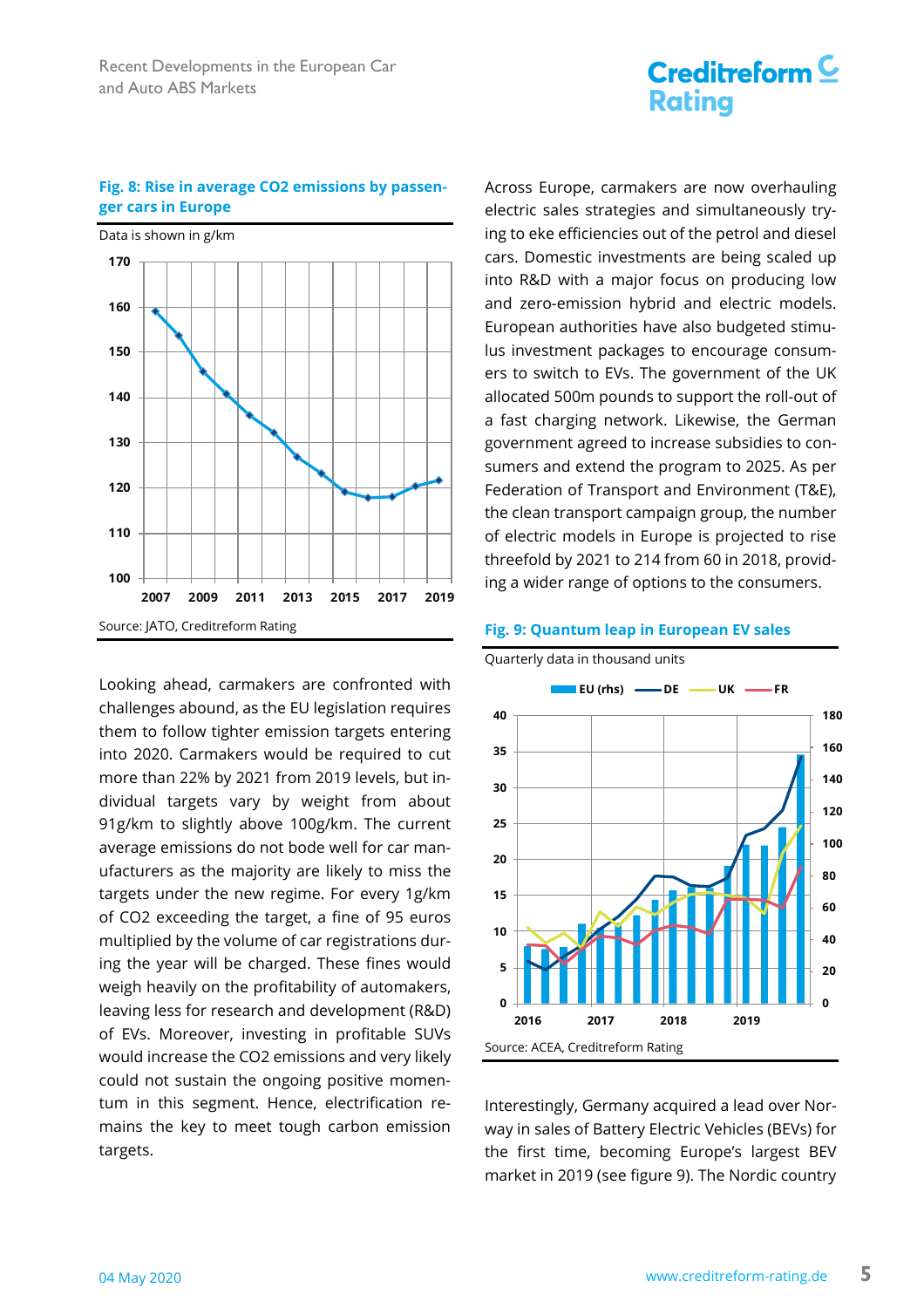had sold most electric cars since 2010 with generous fiscal incentives from the government. This offers concrete evidence that the leading German automakers are preparing for a major EV shift, displaying a commitment to a cleaner future.

### **Fig. 10: Declining passenger car production in Germany and UK**



In stark contrast to an impressive recovery in domestic sales, the production disruptions cannot be overlooked (see figure 10). Headwinds undermining Germany's production of late include a combination of impending regulatory hurdles, weak global export markets and rising protectionism. German car output contracted for the second year in a row falling 8.7% y-o-y to almost 4.7m units in 2019 (2018: -9.5%), the lowest in more than two decades. However, German auto manufacturers' foreign production surpassed domestic output by more than 140% in 2019, especially with the Chinese production exceeding the domestic levels at 5.08m units. Producing abroad remains a preferred option owing to benefits from the comparative cost advantage, avoiding tariff barriers and capturing a larger pie in the local markets. Moreover, lower wages, corporate tax rates and electricity charges have further encouraged producing on foreign sites over the recent years.

However, the slump in factory output is unlikely to extend over the longer term. Germany might soon pass through the transition phase and as far as producing on foreign sites is concerned it may become challenging given the rising projectionist environment. Meanwhile, German producers are making concerted efforts to overcome the regulatory hurdles and restore consumer confidence such as to secure their global competitiveness. Undoubtedly, this year will be extremely challenging to navigate through for Germany.

Unlike Germany, the UK failed to show recovery both on demand and supply fronts. New car registrations disappointed, contracting 2.4% to 2.3m units in 2019. More importantly, production suffered the worst decline of 14.2% since 2009 as a result of stalled investments due to Brexit. The threat of no-deal Brexit and election uncertainty had continued to inhibit prospects of the auto industry in the UK during the year. However, the Brexit consensus was finally reached in early 2020 and therefore the future of the UK auto industry now hinges on how trade relationship between EU and UK pans out. In case of any punitive tariffs or barriers, there could be a surge in prices, largely impacting export to the EU, which accounts for more than 50% of the total UK auto exports. Besides, the lack of business confidence coupled with weak demand would continue to weigh on production. Alternatively, under an optimistic scenario in which a free trade deal could be clinched with the EU, it would end prolonged uncertainty and provide a big boost to the market.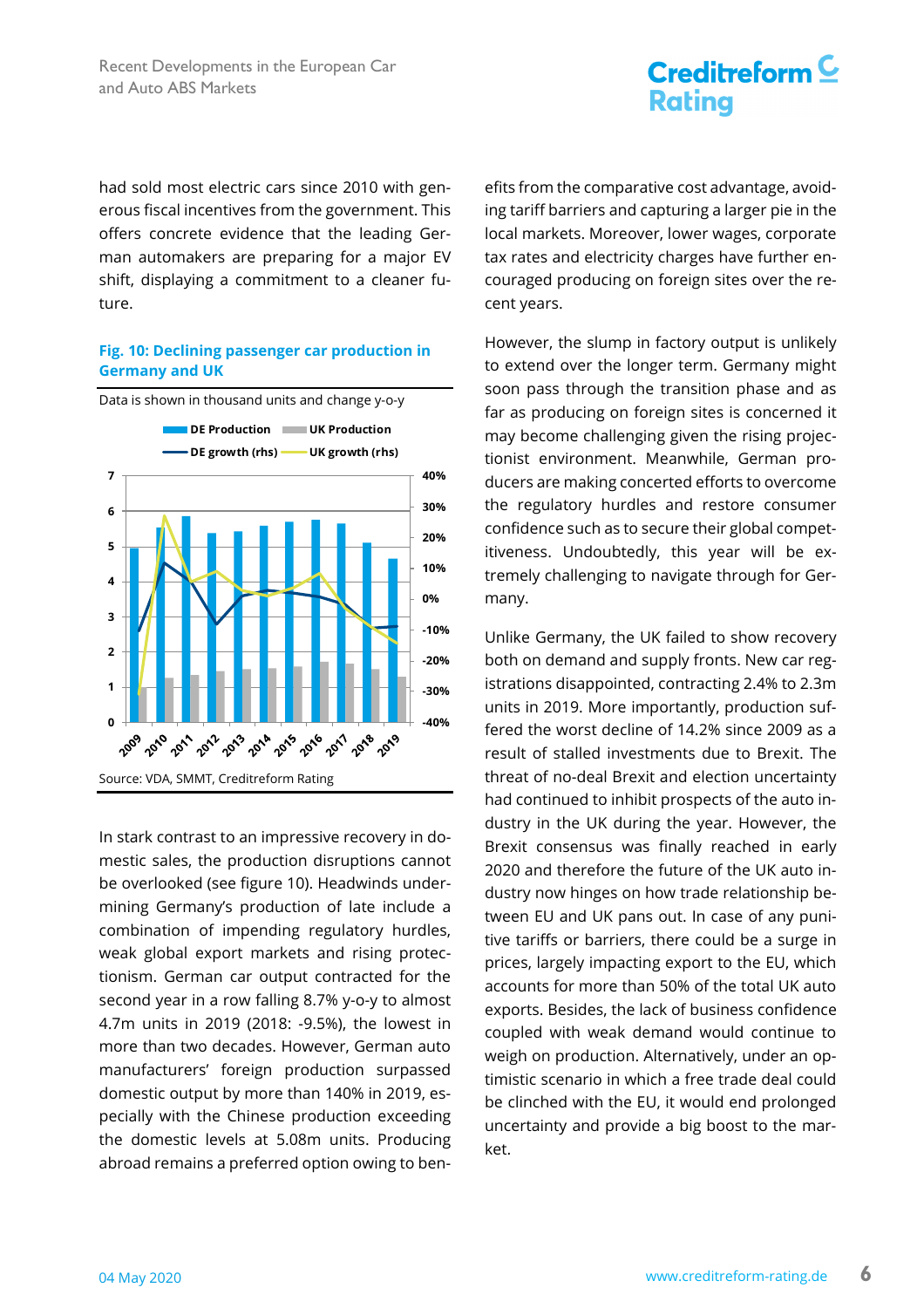We believe the year 2020 will be extremely challenging for the EU auto industry. As the industry shifts gears, regulatory issues would certainly continue to play a dominant role more than any adverse implications from tariff conflict between US and rest of the world. However, while industry's long-term prospects are expected to strengthen with the hope of making a broader environmental impact, the short-term outlook has shockingly turned grim with the outbreak of a new form of virus termed as COVID-19.

The pandemic that spread across the world has put several countries under lockdown, which has already started impacting the supply chain in the automotive industry. The 'ground zero' of the coronavirus, China, which is also an important landmark for leading German car makers, was facing lockdown across its auto plants. In response to the concerns of the outbreak, the auto industry in the EU and US has also announced the temporary suspension of operations.

#### **Fig. 11: Sharp decline in new car registrations due to the impact of coronavirus**



As a result, we have already witnessed a sharp decline in sales, supply disruptions and stalled productions (see figure 11). All the European major auto markets took a significant hit with sharp decline in new car demand, led by Italy (-35.5% yo-y), France (-34.1%), Spain (-31.0%), the UK (-31.0%), and Germany (-20.3%) in the first quarter of 2020. Registrations in Italy and France fell by approx. 85% and 71% y-o-y in March alone. Moreover, with the situation being very fragile it presents unknown operational and financial challenges. The fall in demand for new cars should further extend into 1H20.

As regards residual values of German cars, the increase in the volume of new fleet registrations created downside pressure on residual values of used cars for both petrol and diesel during the latter half of 2019. With a relatively greater supply of petrol cars, their residual values are expected to be impacted more than diesel cars. However, the outbreak of the coronavirus might bring some relief in the used car markets due to supply constraints. The temporary halt in production lines and investment cuts may reduce production capacities, affecting the supply of new cars.

On the other hand, the economic downturn would largely hit consumer spending, which would push buyers rather towards the used car markets. The demand for new cars is likely to suffer more than that for used cars during the economic downturn. Particularly, in the current scenario of corona-led economic disruption, the new car market looks vulnerable from both the demand and supply sides. As a result, the supply of new cars is set to contract in 2020, which might be beneficial to the used car markets and support the residual values. However, much remains contingent upon the severity of the pandemic and duration of the closure of production lines. As per Autovista, lower new supply in Germany will lead to a supply drop in used-car markets for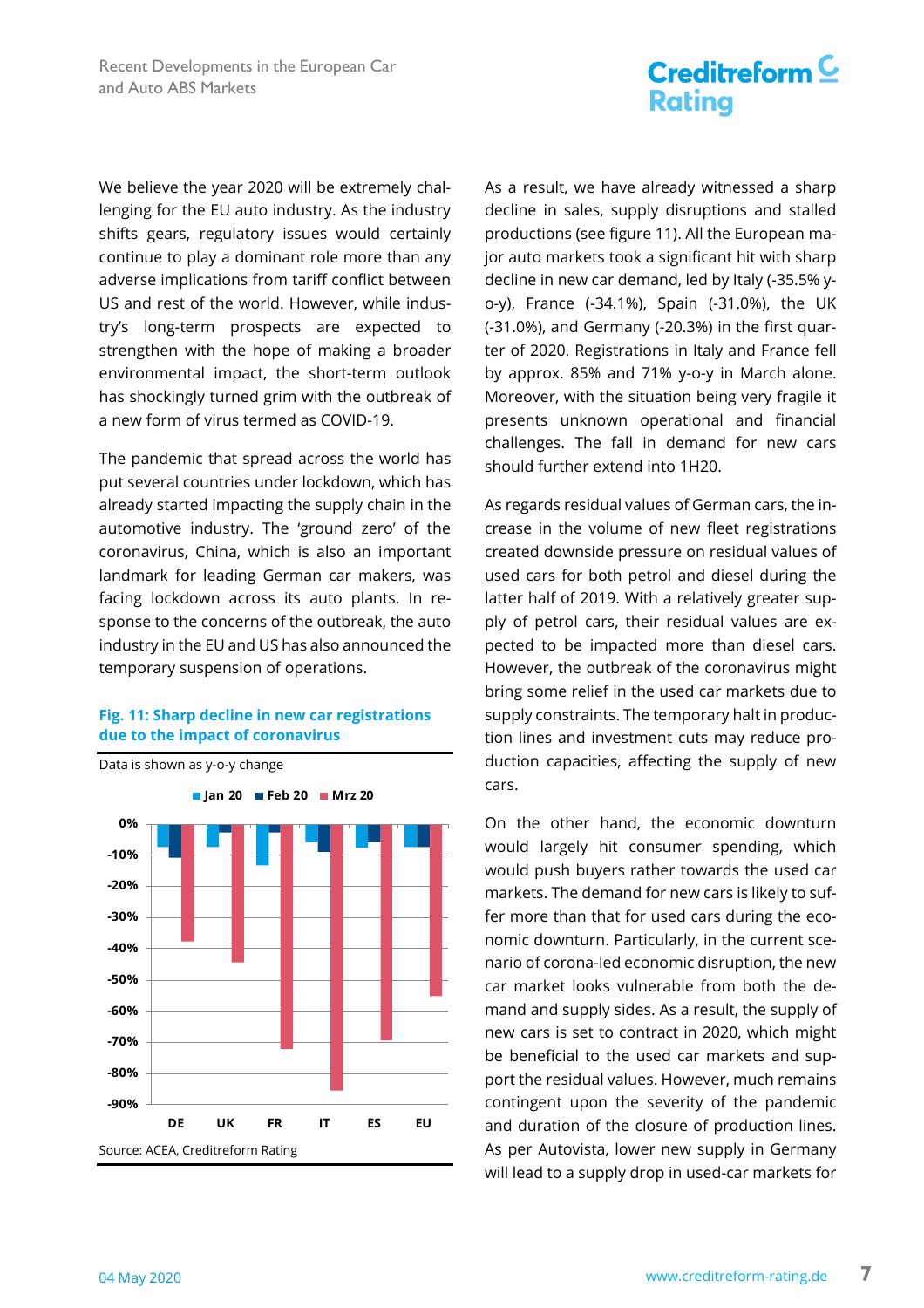

years 2022-2024 and could have a positive effect on future residual values.

In the UK, the used car market surprisingly made a strong comeback in the second half of 2019, especially in the last quarter that helped compensate the losses suffered in the first half. The growth of 0.9% in used car sales in 3Q19 was followed by even a stronger 2.4% rise in 4Q19. As a result of this, the UK's used car sales remained firm in 2019 with 7.9m transactions (-0.1%). With the plunge in new cars amidst the economic and political uncertainty, used cars continued to benefit with both diesel and petrol versions displaying just 0.6% and 0.3% declines to post 3.3m and 4.5m changing hands during the year as per the SMMT. The demand for used alternative fueled vehicles remained expectedly stellar, evident from the growth of 23.4% and this corresponds to 1.7% of all used car sales. We note that a healthy used car market is ideally required to support residual values and considering the above backdrop, the used car market is clearly outperforming the new car market in the UK.

### **2. The Auto ABS Markets in Europe**

The new issuance volumes in the European auto ABS market have fairly stabilized in the last couple of years after a temporary decline from the record issuances in 2016. In 2019, the issuance volumes marginally surpassed the tally of 2018 by 1.1% y-o-y to reach 29.6bn euros (see figure 12). As expected, this was mainly due to strong recovery in the second half after the volumes observed in 1H19 were the lowest in a decade primarily due to the new EU Securitization Regulation and continued Brexit uncertainty. Overall, the total auto ABS issuance in Europe stood at 341bn euros in 2000-2019.

#### **Fig. 12: Development of the auto ABS issuance activity in Europe**



Volume of new auto ABS issuances in billion euros, by origin of collateral

Barring France and the UK, the remaining important European markets displayed a decent growth in primary issuance volume in 2019. Germany, the largest European auto ABS market, witnessed a new issuance volume growth of 20.6% y-o-y to 14.7bn euros in 2019, in line with the increase in new vehicle registration in the country as well as the increase in Volkswagen's issuance volume. Meanwhile, Italy and Spain's issuance volume saw an increase from 1.2bn euros and 3.0bn euros in 2018 to 3.7bn euros and 3.3bn euros in 2019, respectively, partially mitigating the subdued primary activity in France. Notably, the UK's volume shrank by 34% y-o-y in 2019 but remained at a decent level of 5.2bn euros.

The launch of the 'Simple, Transparent and Standardized' (STS) regulation at the start of 2019 marked an important decisive moment in the market. After a slow start in 1Q19, STS compliant issuance activities began to pick up significantly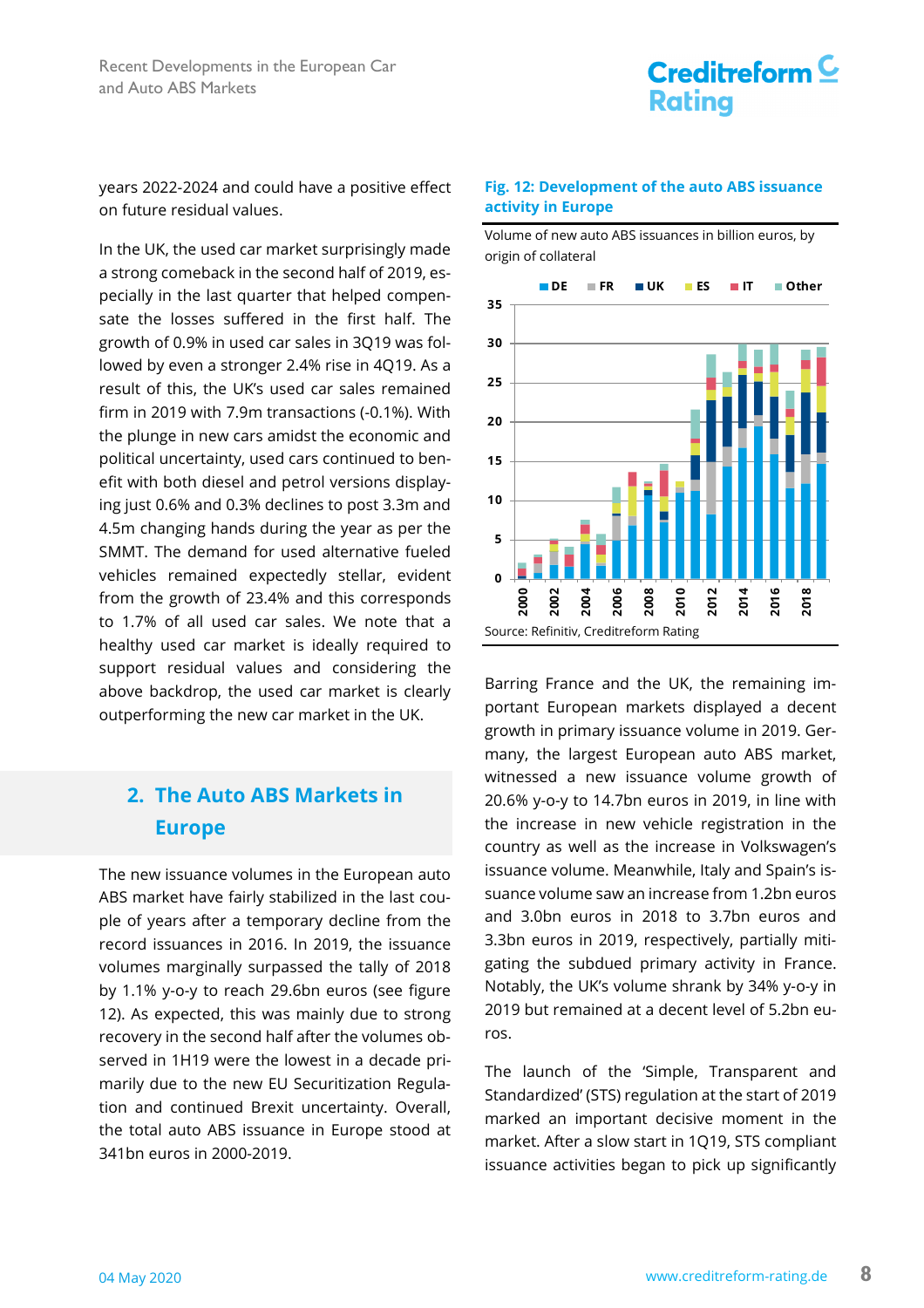### Creditreform  $\underline{\mathsf{C}}$ **Rating**

from Q2 (see fig. 13). Further, the issuance activity more than doubled in the 2H19, benefiting from the tight supply of primary issuances in the earlier half.

### **Fig. 13: Improvement in the issuance activity from 2Q19 onwards**

Volume of new auto ABS issuances in the respective quarters of the year, in billion euros



Meanwhile, Germany and the UK remain the top originators of collateral in the European auto ABS market with a combined market share of roughly 67% during 2000-19, with the former capturing a large portion of around 51%. Germany was back to the business last year, accounting for half of the issuance in the EU versus just over two-fifth in 2018 (see figure 14). The share of auto ABS issuances for all the key markets has largely displayed some improvement except France and the UK. Other key markets such as Italy and Spain displayed gradual growth and contributed 12.5% and 11.2% to the European auto securitization deals in 2019, representing an increase of 8.3 and 1.1 percentage points, respectively. That said,

France and the UK lost about 8.2 and 9.3 percentage points to 4.5% and 17.5% last year, respectively.

### **Fig 14: German collateral continues to dominate**

Share in auto ABS deals by origin of collateral, measured by annual issue volume



**DE FR UK ES IT Other**

### **3. Originators of Auto ABS**

The second half of 2019 was in line with the 1H19 performance of auto ABS originators in the captive category and as expected, was dominated by the non-captive originators thus defying the historical dominance of the captives in the European auto ABS market. The captives closed the year with a total issuance of 12.8bn euros in 2019 compared to last year's issuance of 20.8bn euros (see figure 15). This corresponds to a mere 43% of the captives share in the European new auto ABS issuance volumes, representing a significant downturn from the historical average of around 70% in the last couple of decades.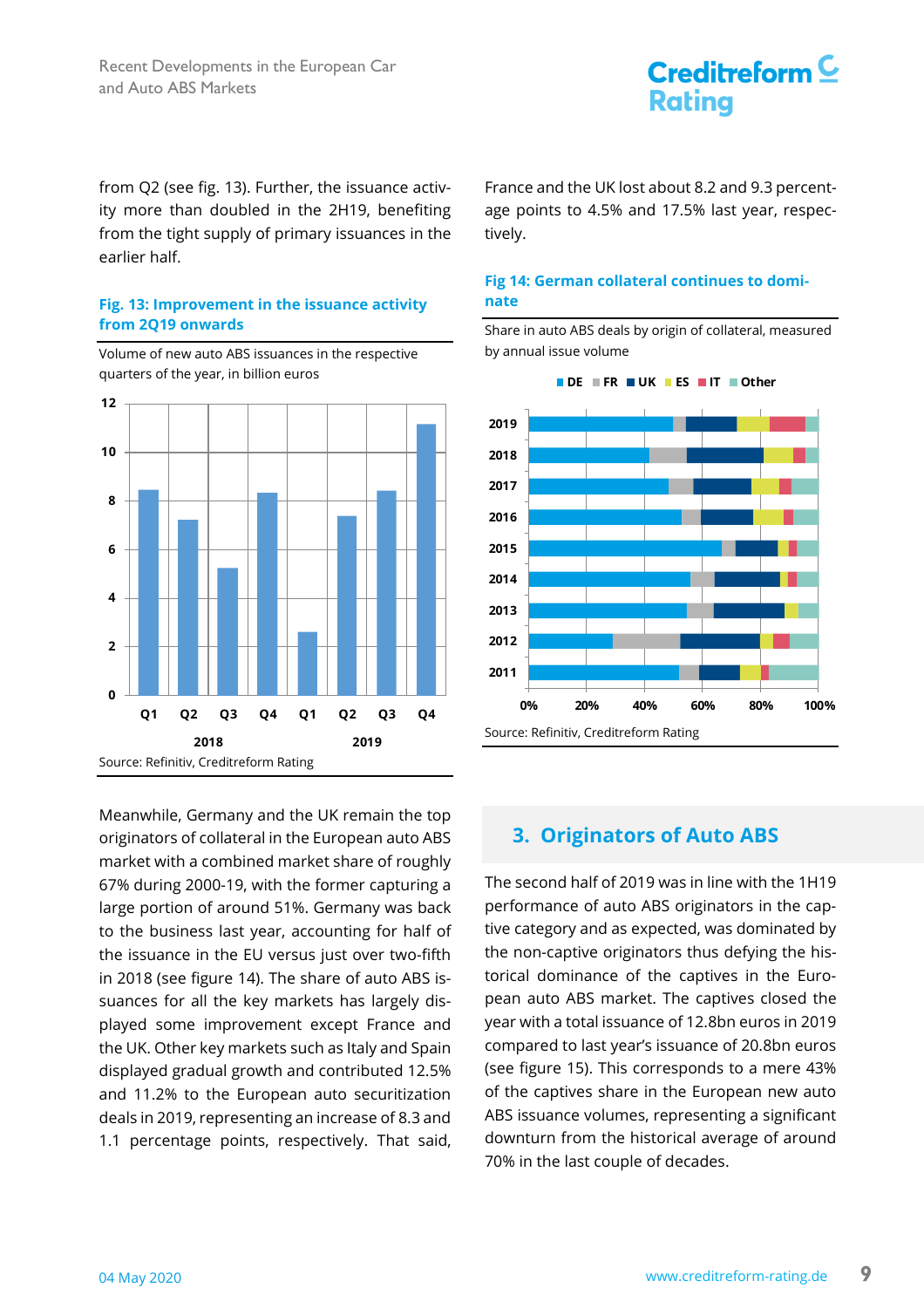#### **Fig. 15: Captives appear to be more vulnerable to economic distress**

Source: Refinitiv, Creditreform Rating **0% 20% 40% 60% 80% 100% 2001 2003 2005 2007 2009 2011 2013 2015 2017 2019 Captives Non-Captives**

Share in the volume of new auto ABS issues by originator

Whilst the picture seems somewhat blurred by the vivid issuance activity of the non-captive Santander last year (see below), a weak macroeconomic environment has typically translated into a downturn in the automobile industry over the last decades, which appears to transmit into lower issuances from captives. Going forward, the weakness in the automobile industry is likely to persist amidst the current environment of COVID-19 pandemic, which is expected to significantly impact the automotive demand-supply chain. Therefore, the share of captives in the annual total issuance volume could remain under check in 2020, mirroring the performance witnessed during the times of financial and the European debt crises.

Despite maintaining its dominance in the captive issuance category, Volkswagen's share in the total European ABS segment plummeted to 10.8% in 2019 from 32.1% in 2018. Volkswagen raised 3.2bn euros in new auto ABS in 2019, representing a sharp decline from 9.4bn a year ago (see figure 16). Further, 1H20 is expected to be gloomy

for the company on the back of suspension in production activities.

#### **Fig. 16: European auto ABS issuances by originators**



On the other hand, Daimler occupied the second spot with the issuance of 1.8bn euros, followed by Renault (1.3bn), Ford (1.2bn) and Peugeot (1.0bn). Renault recorded its weakest performance in recent times with more than 50% decline in issuance activity in 2019 and substantial deterioration from its peak of 4.4bn euros in 2016. Likewise, a surprise came from Peugeot's issuance which also halved in 2019 whereas BMW's issuance volume slowed by 16% y-o-y to 1.7bn euros in 2019. Another key player, Fiat outperformed its peer with 44% y-o-y pick up in volumes to close 2019 at 900m euros. Overall, all these data points suggest weak performance by captives into 1H20.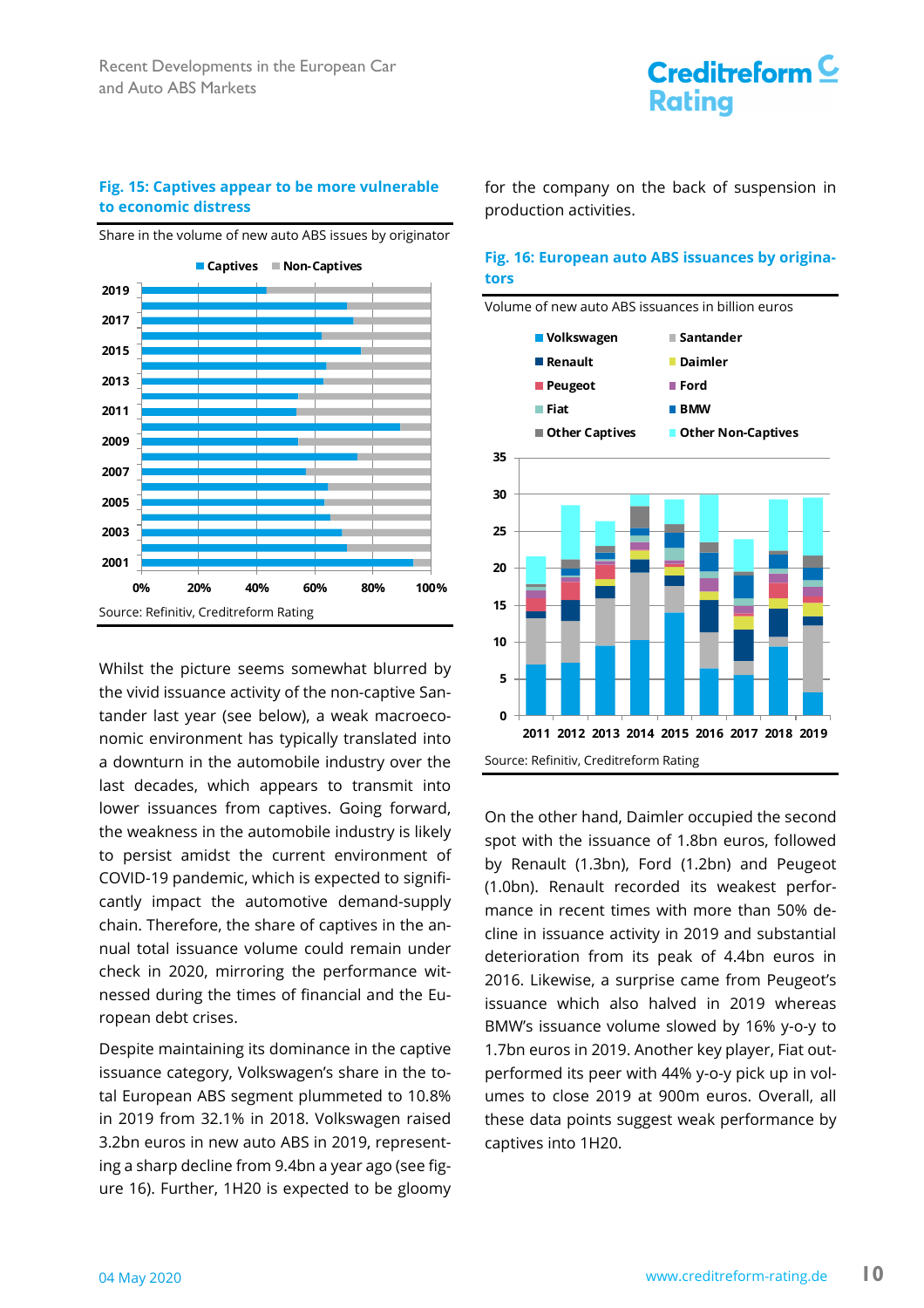### Creditreform  $\underline{\mathsf{C}}$ **Rating**

Moving to non-captive issuances, they have continued to show improving performance in 2019, sharing about three-fifths of the total volumes issued by European originators compared to an average of around one-third during 2014-2018. Non-captives are also expanding in the used car market and have outperformed captives by around 4.0bn euros in 2019, as the volumes issued by non-captives reached an all-time high of 16.8bn euros, primarily due to strong performance by the Spanish bank, Santander.

### **Fig. 17: Santander outperformed the traditional leader Volkswagen in 2019**

Share in the yearly issuance volume by originators Source: Refinitiv, Creditreform Rating **0% 10% 20% 30% 40% 50% 60% 70% 80% 90% 100% 2011 2012 2013 2014 2015 2016 2017 2018 2019 Volkswagen Santander Renault Daimler Peugeot Ford Fiat BMW Other Captives Other Non-Captives**

The bank issued 9.0bn euros last year, reflecting 30% of the region's total volumes and a significant improvement from 1.3bn euros in 2018 (see figure 17). The performance of Santander is commendable after having observed the sluggish issuance activity over the recent of years, thus outperforming the traditional leader Volkswagen. In

2019, Santander and Volkswagen together accounted for two-fifths of the European auto ABS market. The issuance volumes by other non-captives increased by 13.6% y-o-y to 7.8bn euros in 2019, which is also the highest compared to the past few years.

### **4. Rating profile of auto ABS markets in Europe**

Given the fragile economic condition, late credit cycle and negative real interest rates in Europe, investors have continued to move up the ladder of safe high rated securities along with the search for positive yield. In this scenario, the defensive European auto ABS sector maintained a strong rating profile, largely spread across the AAA and AA rating categories, despite facing challenges from new fuel and emission regulations.

Although the European auto ABS industry saw the primary issuance volumes rated decline 3.1% y-o-y to 25.5bn euros in 2019, they were still higher than 22.2bn euros of volume rated in 2017. Of the total issuances, about 18.9bn euros were rated under the AAA category, reflecting a 13% y-o-y decline. Also, the share of AAA rated issuances in the total new ABS securities was the lowest on record, at 74.3% and 8.7 percentage points less than in 2018 (see figure 18).

Assessing the historic trend, a greater portion of the auto ABS securities have carried the coveted AAA rating, which accounts for an average of 85.9% of total issuances during 2000-2019. However, this share has declined gradually over the past few years. In 2015, around 95% of the ABS securities were rated AAA, which then narrowed down to 77.3% in 2017. However, some improvement was seen in 2018 at 82.9%. In absolute terms, the volumes of AAA-rated auto issuances were the highest at 23.1bn euros, recorded in 2015, and gradually declined to 17.1bn euros by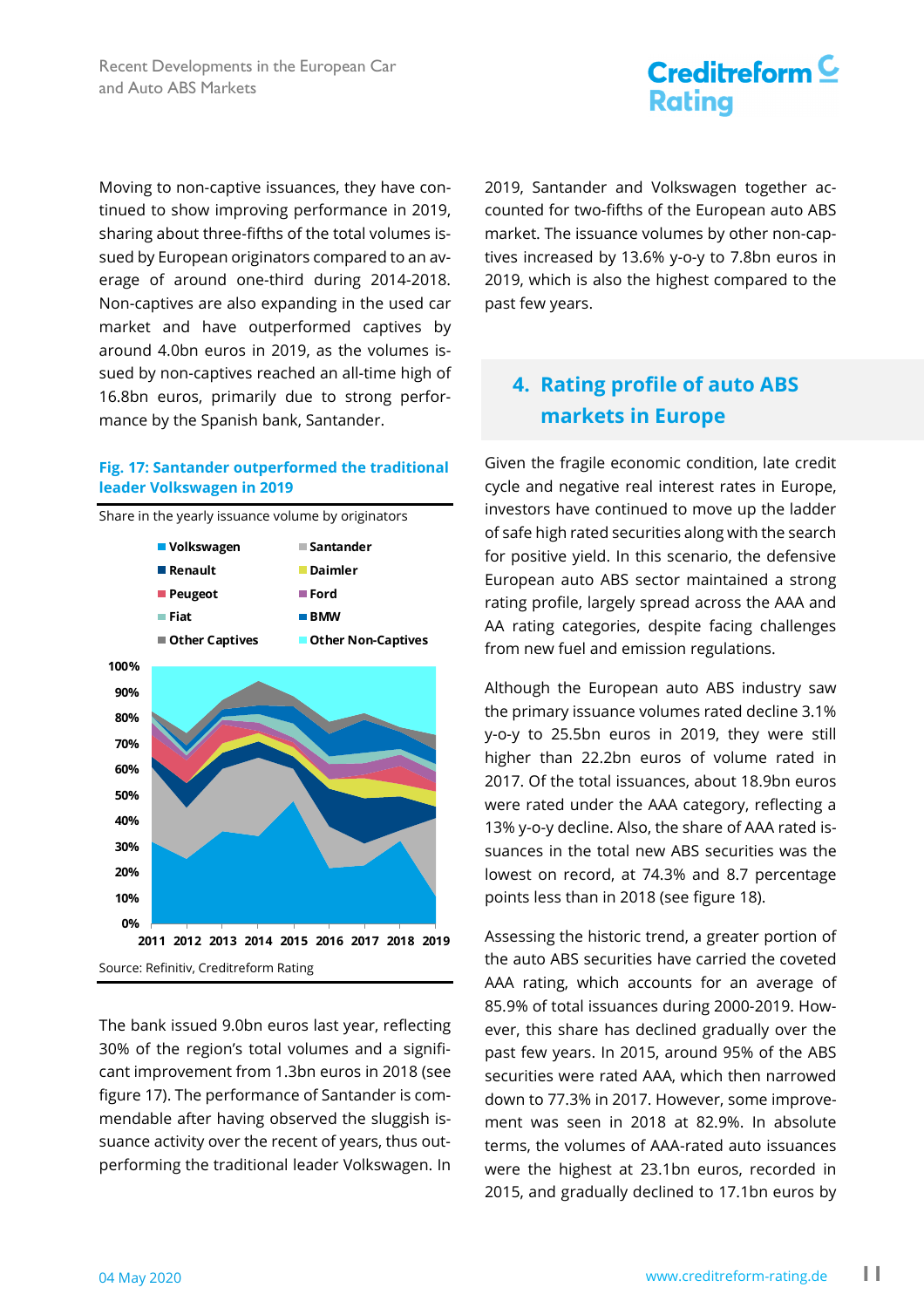2017. Nonetheless, issuances in subsequent years were higher with double-digit growth of 27% and 10% in 2018 and 2019, respectively, when compared to 2017.

#### **Fig. 18: Robust rating profile of auto ABS in Europe**

Initial ratings (S&P, Moody's, Fitch) include senior and subordinate tranches, share in the yearly issuance volume, measured by the issue volume of all rated notes



Furthermore, the share of AA rated issuances recorded a significant increase of 10 percentage points to 21.7% from a year ago, which is also historically the highest. More importantly, volumes in the same category increased sharply by 80.4% to 5.5bn euros, which is the highest since 2013.

The proportion of A rated issuances declined from 4.3% to 2.0% in 2019. The volume also more than halved closing the year at 0.5bn euros. Meanwhile, the issuance volumes in lower-rated BBB category appeared to gain traction. The BBB rated issuance was 119% higher at 25m euros in 2019. Its share in the total also increased to 1.0% from 0.4% a year ago, which is the highest so far.

As illustrated in figure 19, the rating profile differs depending on the origin of the collateral. Looking into 2019, France maintains its leading position in terms of percentage of auto ABS notes with the highest credit quality (95.5%). Competing with France are auto ABS securities backed by collaterals from Germany (92.6%), and the UK (90.1%). On the other hand, peripheral countries held a basket of notes with ratings spread across categories. Italy and Portugal both held slightly above 50% of the new issuance volumes under the triple A rated category. Italy held the largest share in the AA category in Europe at 40% of the total volume while Portugal was leading in the A rated category, comprising over 34.7% of its total issuances. Spain held slightly less than 50% of the deals under the AAA rating, followed by AA/aa that comprised 32.4% and single A with about 14.1%.

### **Fig.19: French auto issues followed closely by the UK and German collateral**

Initial ratings (S&P, Moody's, Fitch) include class A and subordinate tranches, measured by the issue volume of all rated notes between 2000 and 2019



#### **AAA/Aaa AA/Aa A BBB/Baa <BBB-/Baa3**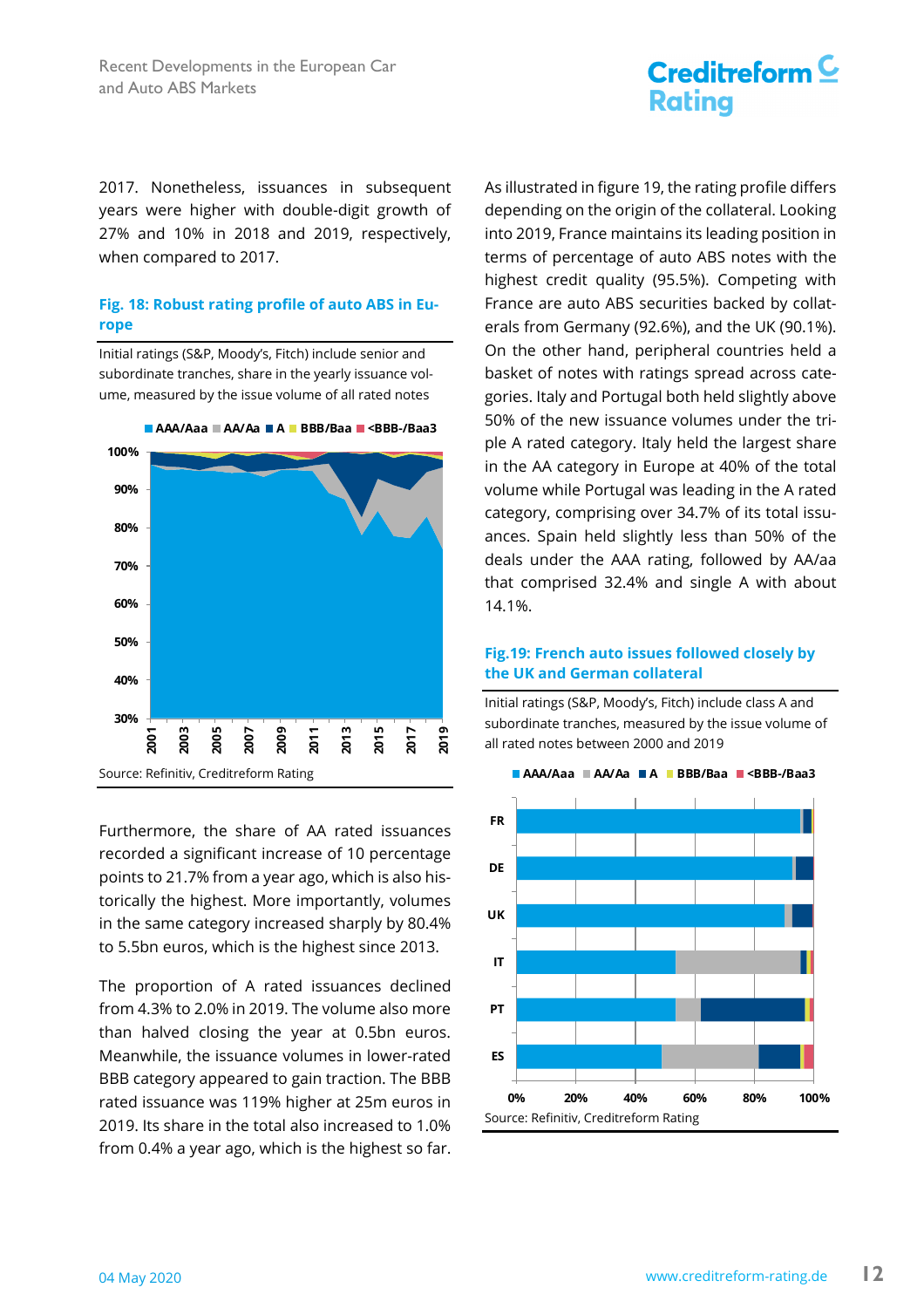### **5. Perspectives for the issuance of European auto ABS**

Amidst the COVID-19 outbreak, the auto ABS performance is subject to a number of significant downside risks, which may be reflected in rising credit losses and elevated loan delinquencies going forward. These downsides are a function of a spike in unemployment levels, and more so as consumers may prioritize paying loans of mortgages over the auto backed loans with decisions being influenced by the stay-at home orders in the lockdown period. While leasing companies are actively involved in repossessing the cars, the various relief programs forced on the lenders by the governments should help soften the blow to some extent. That said, the new issue activity in the primary auto ABS market has grinded to a halt, especially with spreads widening significantly across the secondary market.

We believe that credit rating downgrades across the auto industry will be limited to speculative grade securities, while several structured credits already possess additional features covering the short and medium term stress, which acts as a cushion against default risk. Looking ahead, the backstop from the central banks to purchase some of the ABS securities combined with government related measures to protect income of consumers, should encourage auto issuers to return to the market.

Moreover, some automakers have already resumed operations of some production lines and are reframing strategies, including incentivizing and calling for scrappage schemes, to help consumers buy vehicles after the containment measures are lifted. However, the timing of the recovery of demand hinges on the spread and duration of the pandemic. We expect issuers to gradually adjust to the new trend and return with a few issuances to the market in the second quarter of 2020. Meanwhile, investors are more likely to closely monitor the health of automakers, especially their balance sheets and their recovery strategies.

Prior to the outbreak of the corona virus, more clarity on elements associated to new Simple, Transparent and Standardized (STS) requirements criteria emerged in November 2019 that had helped improve investor confidence. The Regulatory Technical Standards (RTS) pertaining to homogeneity were published in the Official Journal and entered into force in November 2019. Various other key technical standards providing implementation guidance that were still under development have also now been finalized. These RTS notifications are currently under a three-month extendable period of scrutiny by the European Parliament and Council. If no objections are raised, key standards will be published in the Official Journal and should come into force in the first half of 2020. The STS labelled securitized assets will then qualify as high quality liquid assets in EU bank's calculation of their liquidity coverage ratio (LCR). Accordingly, the significance of STS label is likely to rise going forward.

Despite growing conviction around the regulatory standards, the COVID-19 pandemic will obviously play a pivotal role in guiding the auto ABS market performance in 2020 as it could build rating downgrade pressure on the issuers. However, the economic impact of COVID-19 and containment measures in effect is hard to gauge at the moment. The IMF acknowledged that the global economy would slip into recession, whilst highlighting a potential recovery in the ensuing year.

The shutdowns across the euro area displaced a large number of workers, typically those working in the manufacturing sector. The European automotive sector, which was already facing structural challenges, is among the most heavily hit. In response to COVID-19, big auto players including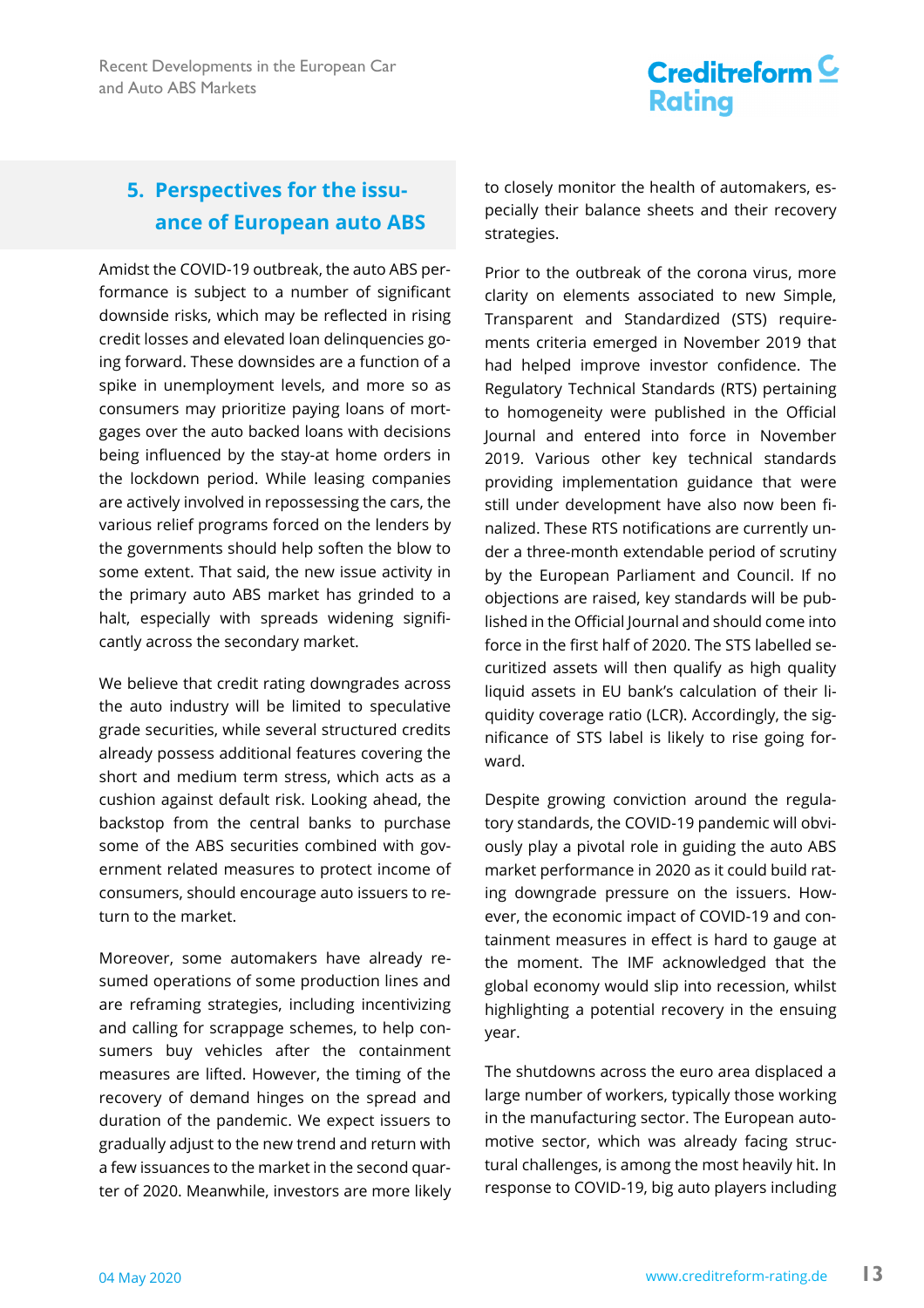Volkswagen in Europe shut down production facilities to contain the spread of illness. As the sales situation is expected to deteriorate in major markets, automakers have already started to downgrade their second-quarter earnings outlook. Bracing for the further impact of coronavirus, most of the automakers as a pre-emptive measure have suspended production lines to adjust volumes to a potential decline in demand.

However, we believe that it would be a matter of time before the effect of closures feeds through the supply chain. Yet, if weakness in production persists for a prolonged period, recovery would be slow to follow. With a significant increase in the likelihood of sharp downgrades in economic forecasts, credit growth would be adversely hit. Auto loans might see lower volumes and also a reduction in new auto supplies could reduce the number of underlying collaterals for offering new securities.

Nevertheless, the European Central Bank (ECB) has implemented proactive measures to contain the fallout by offering to purchase ABS securities as a part of the stimulus package. This should to some extent limit downside risks amidst challenging market conditions. ECB has also seized measures to keep borrowing costs low and added to the bond purchase scheme to prevent spiraling unemployment levels and prevent an increase in bankruptcies of business which otherwise have been sound. In an emergency response, the ECB announced a Pandemic Emergency Purchase Program (PEPP) with an envelope of EUR 750bn, on top of increased net asset purchases to the tune of EUR 120bn under the existing asset purchase program (APP) until the end of the year, along with a number of measures to provide ample liquidity, among others by offering several longer-term refinancing operations.

The aggressive measures on the fiscal front are also evident across the euro area. European governments have implemented a raft of containment measures to cushion the economies from a sharp economic downturn. The nationwide lockdown has been key for many countries to contain the spread of the virus so far. At the same time, the EU Commission lifted budgetary rules on fiscal balances, permitting governments to increase borrowings to protect household incomes and businesses.

Among key economies, Germany offered a large stimulus package, having adopted a supplementary budget of 156bn euros (4.9% of GDP) and providing guarantees worth about 820bn euros (24% of GDP). Meanwhile, the French government allocated 110bn euros to help companies and workers and also extended guarantees up to 315bn euros. Italy, the epicenter of virus in the euro area, adopted an emergency package worth 25bn euros, suspending loans and mortgage repayments for businesses and individuals and also assured funds to help firms protect incomes of workers that have temporarily lost jobs. This package is complemented by enacted Liquidty Decree which allows for state guarantees of up to 400bn euros (25% of GDP). Spain too was not immune to COVID-19. To tackle the crisis, its government seized a raft of measures totaling 134bn euros, of which 102bn is loan guarantees and 18.6bn euros are geared towards health, the labor market, social measures, and tax deferrals.

Among euro area economies, Italy appears set to be the worst hit and is further seeking help from other fellow EU member states. Fiscal support seems quite meaningful to stem the crisis, but perhaps it may not be sufficient. Deteriorating public finances look inevitable and a possibility of lower double-digit deficits in some countries must not be ruled out. However, the ECB's unconditional backstop would prove to be of the essence. In our view, the benefits of stimulus programs would take some time to start reflecting.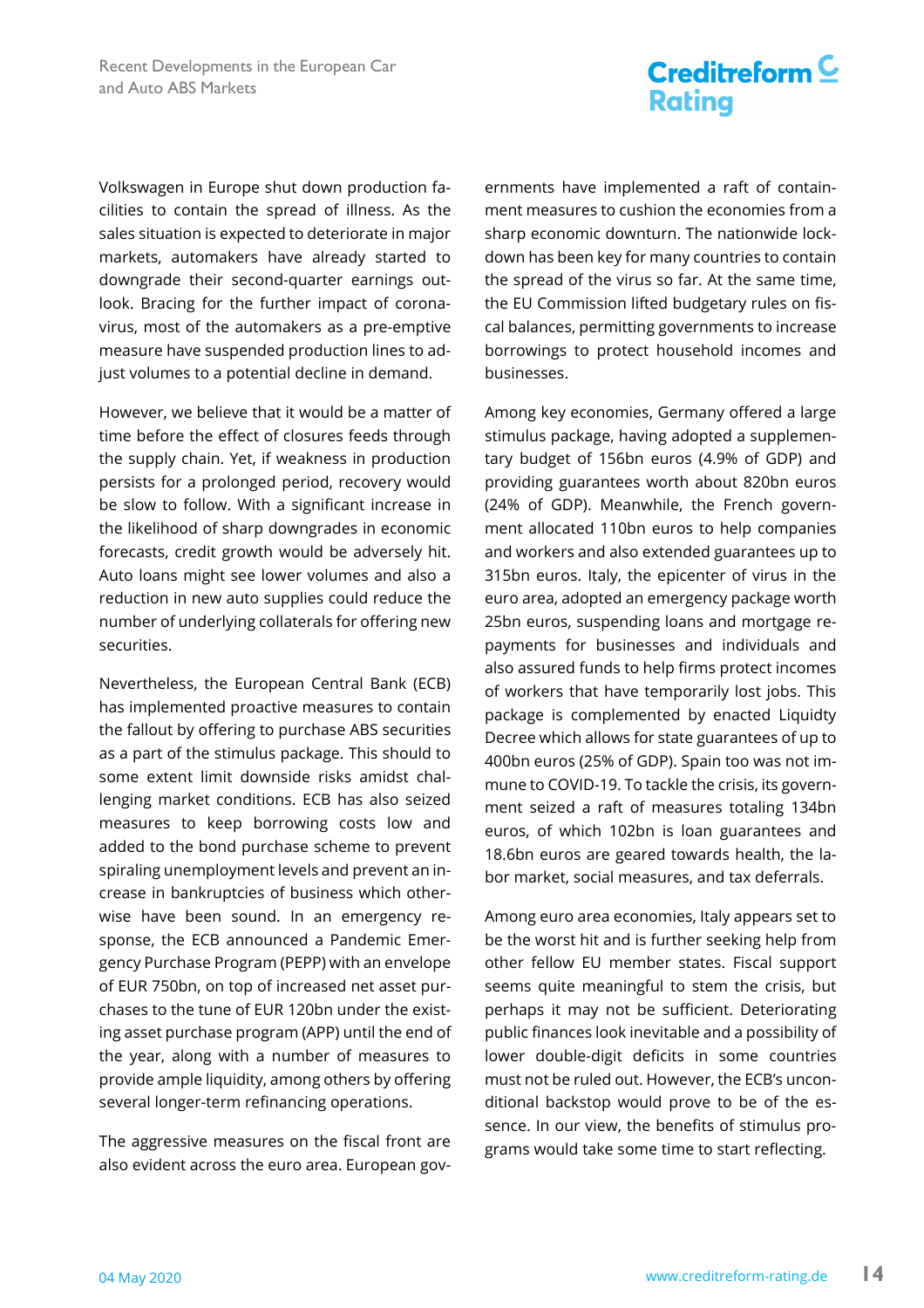On the whole, we expect the euro area economy to contract by 7.2% this year, before recovering in 2021 (+5.2%). For the pivotal car market Germany, we expect real GDP to fall sharply by about 6.1% in 2020 due to the Corona pandemic and the containment measures taken to mitigate it, which more or less temporarily paralyze parts of the economy, and to rebound by about 4.8% in 2021. The lockdown has largely been extended to 03 May, albeit with some conditional loosening of measures, such as permitting retail shops of a certain size to re-open, for instance. We currently expect the adverse economic impact to be transitory, with the lion's share of the negative impact being visible in Q2, while acknowledging that it is hardly possible to fully grasp the scope of the impact at this stage. This will not only depend on the range and duration of the measures taken to combat the virus, but also on the development of effective medicines.



**Fig. 20: Manufacturing PMIs weaken sharply** 

Assessing the current economic scenario, the effects of COVID-19 have already pushed the euro area economy into recession as data has gradually started to show up the effects of severe containment measures. More generally, the manufacturing sector remains wedged between weak investments, muted international demand and structural bottlenecks in the European economies. The COVID-19 effect has further deepened the crisis as reflected in the steepest contraction in March PMI manufacturing since 2012 (see figure 20). Output and new orders dropped the most since 2009, while employment capacities scaled back. Services sector PMIs too pointed at record contractions (see figure 21).

#### **Fig. 21: Services PMIs in free fall**



The economic hit from coronavirus is also sizing up in the UK. At the end of 2019, the UK economy had already entered into a broad-based stagnation as it limped through the final quarter due to heightened political and Brexit related issues. The dominant services sector, which accounts for over 80% of GDP, faltered in the fourth quarter and factory export orders contracted for the first time in a decade. Investment plans came to a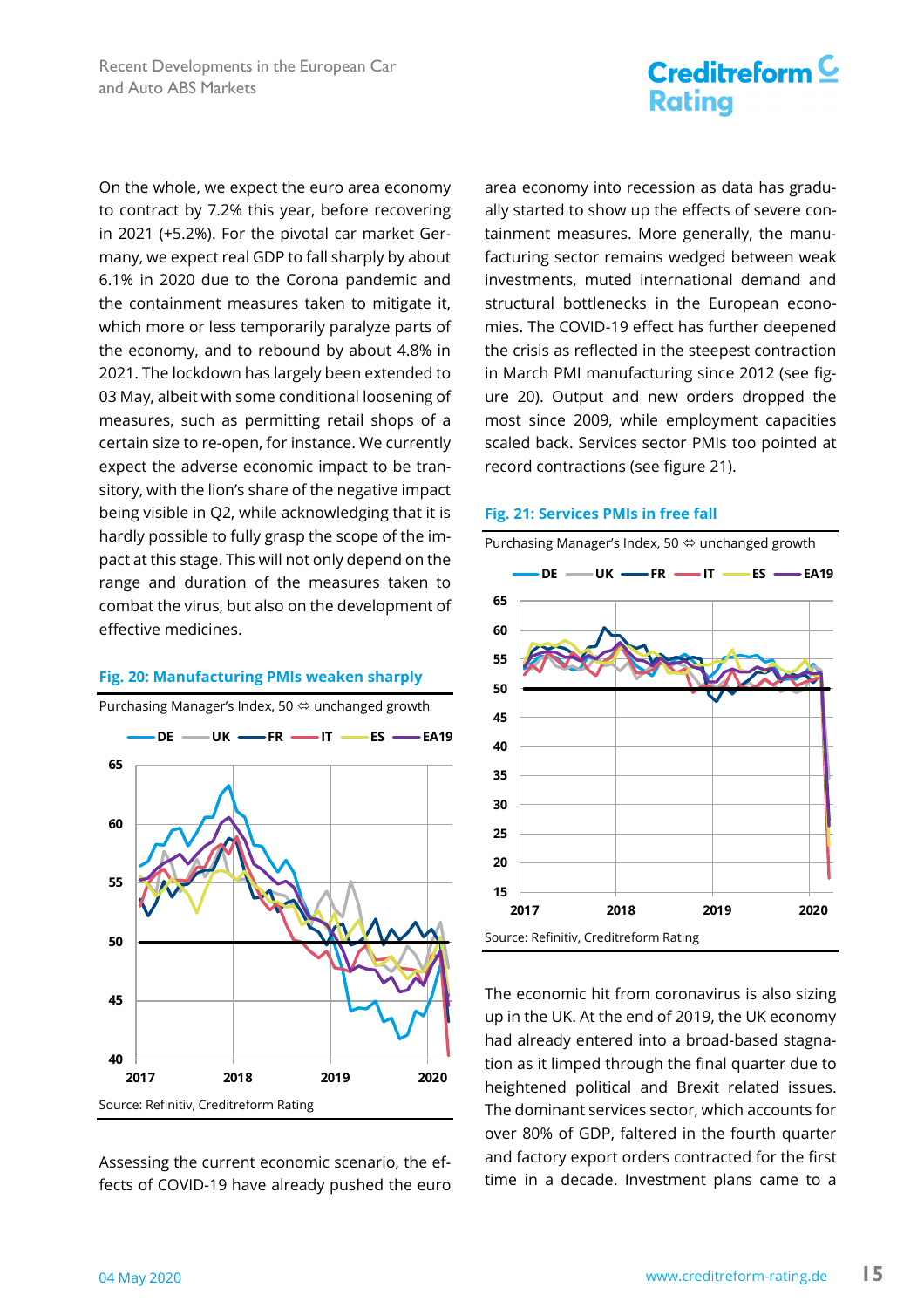standstill and household expenditures remained sluggish. Due to COVID-19 containment measures into 2020, the UK's labor market is seeing a surge in new claimants applying for welfare payments, implying a potentially sharp increase in the unemployment rate. The UK manufacturing sector continues to experiment challenging conditions as it falls into contraction territory suggested by March PMI at 47.8. As the UK economy grapples with the virus outbreak, the government has loosened its fiscal policy strings to prop businesses and jobs. A fiscal stimulus to the extent of 18.1% of GDP, including backing for up to 330bn pounds of state loans and guarantees for struggling businesses, has been offered. The package far exceeds the 2% of GDP provided during the Great Recession.

Meanwhile, the Bank of England launched a wave of measures similar to the ECB. The bank slashed its key benchmark rate twice in March by a cumulative 65bps to 0.1% and offered to purchase 200bn pounds in bonds with a commitment for an additional buying if need be. It also introduced a new Term Funding Scheme, with additional incentive to small enterprises. In our opinion, the coordinated efforts of the government and monetary authorities to protect household income and businesses are commendable. However, its efficacy will be known only in the coming months. We see sharp setback in H1, prospectively followed by a more or less V-shaped beginning in the second half of the year, which should nevertheless result in a contraction in real GDP in 2020, coming in at -4.8%, followed by a rebound in 2021 (+4.5%).

To conclude, the primary market issuances that stabilized in 2H19 are unlikely to be sustained and could see new issue pipelines going dry at least until mid-2020 before starting to gain some ground in the second half of the year. The current situation looks likely to be reminiscent of the Great Financial Crisis in 2008-09, or arguably even worse as the global economy enters into a

recession. The new issue activity in the primary auto ABS market has grinded to a halt, especially with spreads widening significantly across the secondary market. For 2020, total issuances could halve and fall back to levels below 15bn euros seen during the financial crisis in a rather benign scenario. That said, the assessment and interpretation of economic developments is significantly more difficult than under normal circumstances for the near future, as is the case for other indicators, given the current considerable economic and financial market uncertainty and the very dynamic development of the corona pandemic.